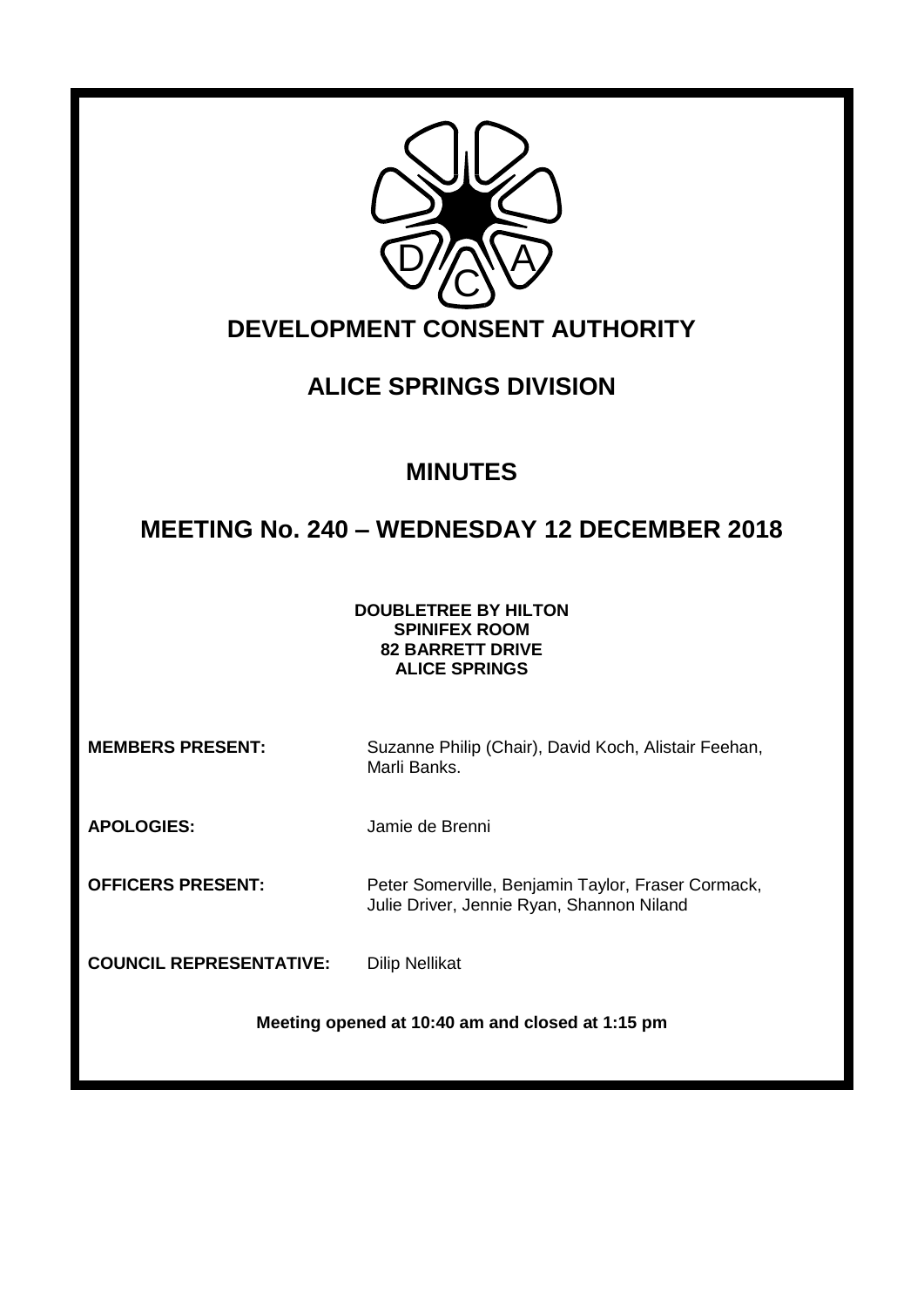**THE MINUTES OF THE EVIDENTIARY STAGE AND THE DELIBERATIVE STAGE ARE RECORDED SEPARATELY. THESE MINUTES RECORD THE DELIBERATIVE STAGE. THE TWO STAGES ARE GENERALLY HELD AT DIFFERENT TIMES DURING THE MEETING AND INVITEES ARE PRESENT FOR THE EVIDENTIARY STAGE ONLY.**

# **ITEM 1 FURTHER CONSIDERATION: SUBDIVISION TO CREATE 9 LOTS NT PORTION 6811, 69 BULLEN ROAD, SUBURB OF WHITE GUMS**<br>URPS **APPLICANT**

The Authority noted the applicant's request (email dated 7/12/2018) that the item be withdrawn from the agenda.

**RESOLVED** Application remains deferred.

# **0155/18**

### **ITEM 2 SUBDIVISION CREATE TWO LOT PA2018/0464 LOT 1039, 3 WINNECKE AVENUE, EAST SIDE APPLICANT SONDOTE PTY LTD**

Richard Sankey representing the owner of the land attended the meeting and spoke further to the application.

Dilip Nellikat attended on behalf of the Alice Springs Town Council and provided comment in relation to the application.

**RESOLVED 0156/18** That, pursuant to section 53(b) of the *Planning Act*, the Development Consent Authority alters the proposed development and consents to the proposed development as altered to develop Lot 1039 (3) Winnecke Avenue, Suburb of East Side, Town of Alice Springs for the purpose of subdivision to create two lots, subject to the following conditions:

# **CONDITION PRECEDENT**

- 1. Prior to the endorsement of plans and prior to the commencement of works (including site preparation), a site earthworks and access plan/s indicating finished levels for the site and detailing site access to both lots from Winnecke Avenue is to be submitted to the consent authority for endorsement as part of this permit. The plans are to be in Adobe PDF format, drawn to scale with dimensions and generally consistent with the plans publicly exhibited, but:
	- a) should be designed to ensure that:
		- (i) stormwater from one proposed lot is not discharged to the other (unless to a drainage easement in favour of the Alice Springs Town Council);
		- (ii) stormwater is either retained on the individual lots or directed into the drainage network to the requirements of the relevant authority (Alice Springs Town Council); and
		- (iii) all cut and / or fill works minimise cut/fill/retaining wall works for the proposed lots; and
	- b) must be accompanied by evidence of support from the Alice Springs Town Council for endorsement as part of the permit.

Documentation responding to the conditions precedent may be submitted to the Development Consent Authority C/- Development Assessment Services, Department of Infrastructure, Planning and Logistics, Alice Springs Branch via email to [das.ntg@nt.gov.au.](mailto:das.ntg@nt.gov.au)

| 2 of 29                                                                               |
|---------------------------------------------------------------------------------------|
| These minutes record persons in attendance at the meeting and the resolutions of the  |
| Development Consent Authority on applications before it.                              |
| Reliance on these minutes should be limited to exclude uses of an evidentiary nature. |
|                                                                                       |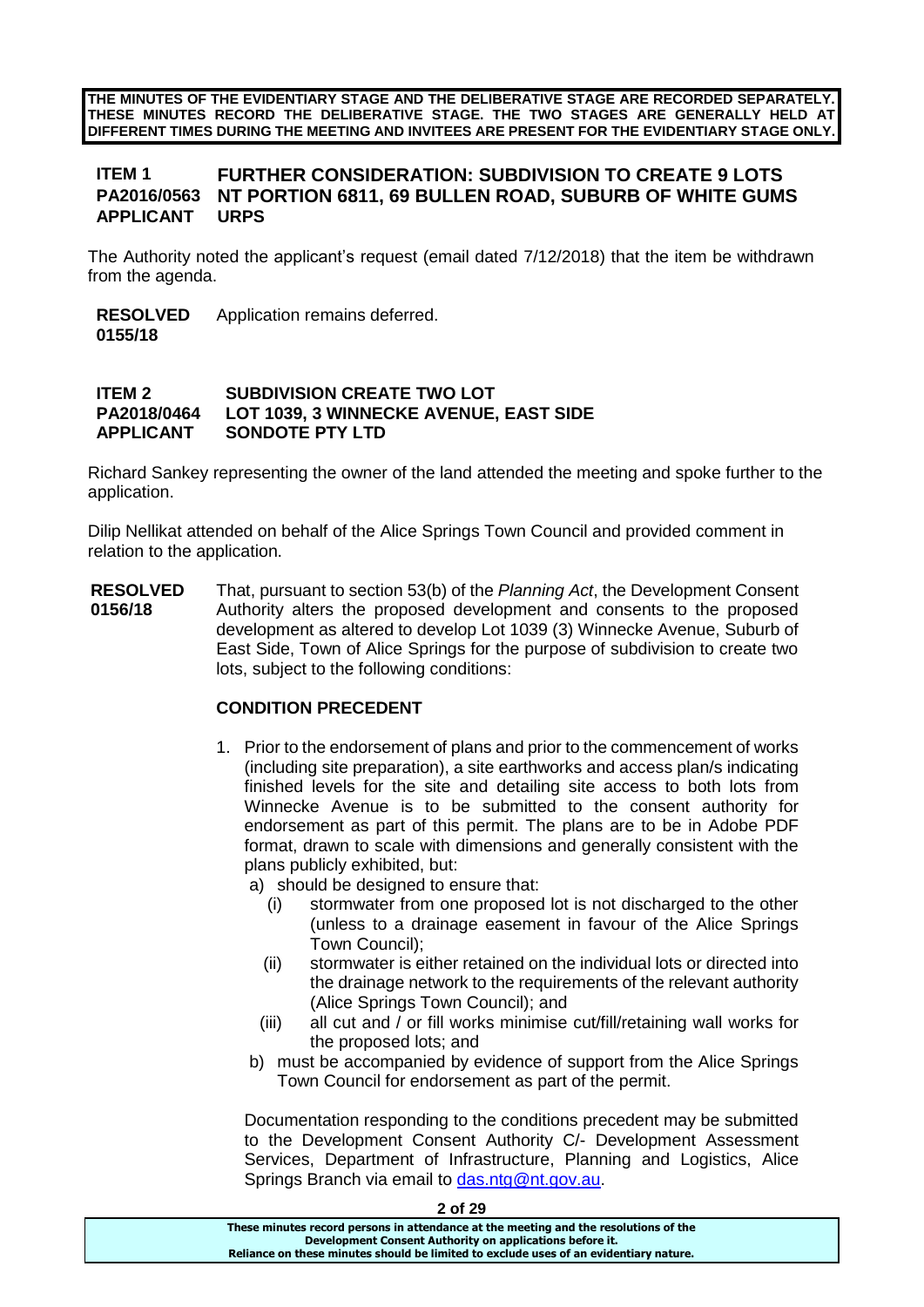# **GENERAL CONDITIONS**

- 2. The works carried out under this permit shall be in accordance with the drawings endorsed as forming part of this permit.
- 3. Any developments on or adjacent to any easements on site shall be carried out to the requirements of the relevant service authority to the satisfaction of the consent authority.
- 4. All existing and proposed easements and sites for existing and required utility services must be vested in the relevant authority for which the easement or site is to be created on the plan of subdivision submitted for approval by the Surveyor General.
- 5. The owner of the land must enter into agreements with the relevant authorities for the provision of water supply, drainage, sewerage and electricity facilities and telecommunication networks to each lot shown on the endorsed plan in accordance with the authorities' requirements and relevant legislation at the time.
- 6. Engineering design and specifications for the proposed stormwater drainage, site earthworks and vehicular access, are to be to the technical requirements of the Alice Springs Town Council, to the satisfaction of the consent authority and all approved works constructed at the owner's expense.
- 7. Appropriate soil erosion, sediment and dust control measures must be effectively implemented throughout the construction stage of the development and all disturbed soil surfaces must be suitably stabilised against erosion at completion of works, to the satisfaction of the Consent Authority.
- 8. Written confirmation from a registered building certifier is required to be provided that the garage building on the southern-most lot has been modified such that the subdivision approved by this permit will not result in non-compliance with the *Building Act* or the National Construction Code.

# NOTES:

- 1. The Surveyor-General advises you should immediately make application for street addresses to the Survey and Land Records unit on (08) 8995 5354 [\(surveylandrecords@nt.gov.au\)](mailto:surveylandrecords@nt.gov.au).
- 2. As part of any subdivision, the parcel numbers for addressing should comply with the Australian Standard (AS/NZS 4819:2011). The numbers shown on the plans endorsed as forming part of this permit are indicative only and are not for addressing purposes.
- 3. This development permit does not grant "building approval" for any building works that may be required. You are advised to contact a registered private Building Certifier to ensure that you have attained all necessary approvals before commencing any building works.
- 4. A Permit to Work Within a Road Reserve is required from the Alice Springs Town Council before commencement of any work within a road reserve.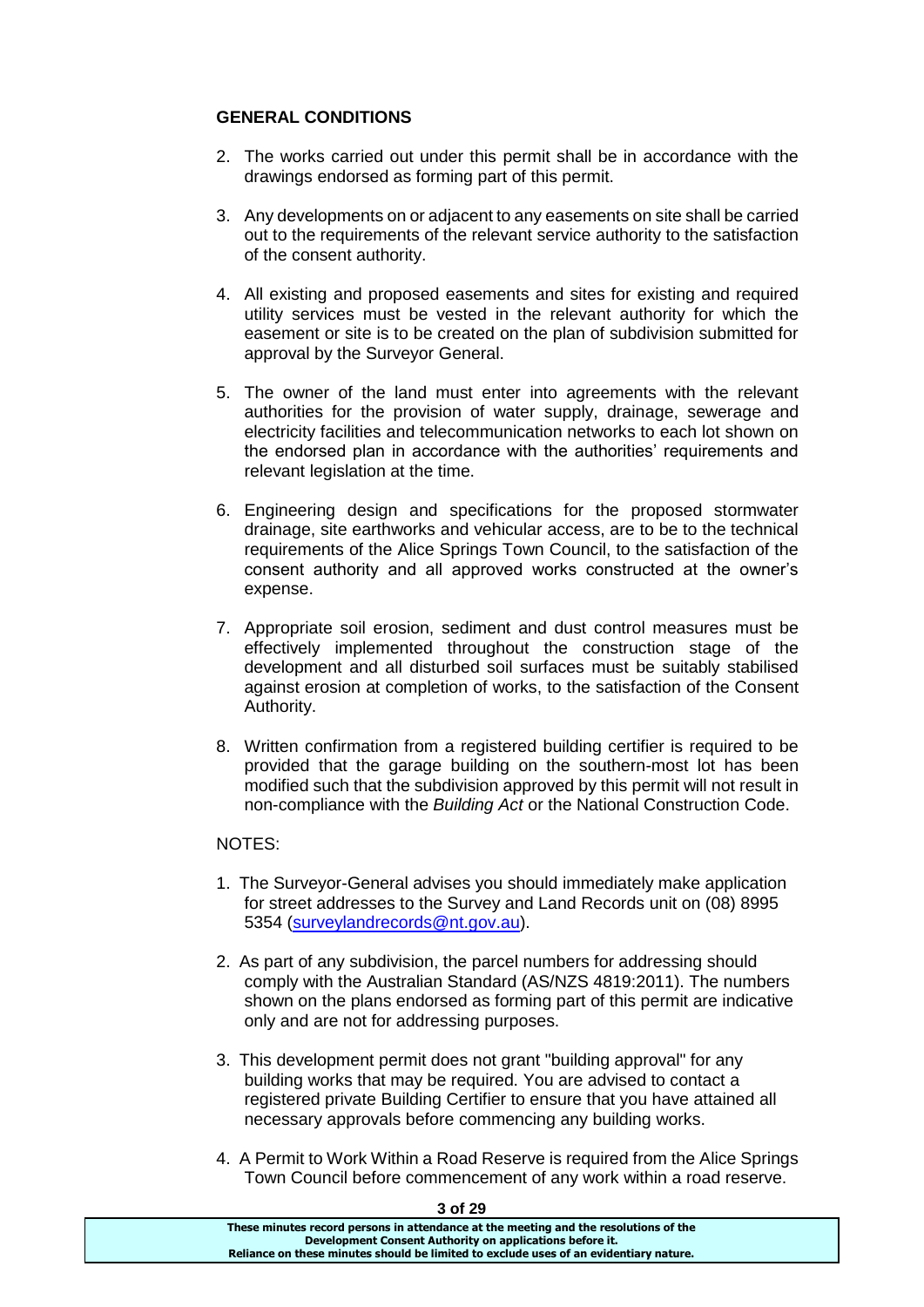- 5. The Power and Water Corporation advises that the Water and Sewer Services Development Section (landdevelopmentsouth@powerwater.com.au) and Power Network Engineering Section (powerconnections@powerwater.com.au) should be contacted via email a minimum of 1 month prior to construction works commencing in order to determine the Corporation's servicing requirements, and the need for upgrading of on-site and/or surrounding infrastructure.
- 6. You are advised to contact Dial Before You Dig on 1100 to obtain a location of the Telstra Network and arrange for any relocation if required. The Telstra contact for relocation work is the Network Integrity and Compliance Group on 1800 810 443.
- 7. The Northern Territory Environment Protection Authority advises that construction work should be conducted in accordance with the Authority's Noise Guidelines for Development Sites in the Northern Territory. The guidelines specify that on-site construction activities are restricted to between 7am and 7pm Monday to Saturday and 9am to 6pm Sunday and Public Holidays. For construction activities outside these hours refer to the guidelines for further information.
- 8. If you choose NBN to service your development, you will need to enter into a development agreement with NBN. The first step is to register the development via http://www.nbnco.com.au/develop-or-plan-with-thenbn/new-developments.html once registered NBN will be in contact to discuss the specific requirements for the development. NBN requires you to apply at least 3 months before any civil works commence. All telecommunications infrastructure should be built to NBN guidelines found at [http://www.nbnco.com.au/develop-or-plan-with-the-nbn/new](http://www.nbnco.com.au/develop-or-plan-with-the-nbn/new-developments/builders-designers.html)[developments/builders-designers.html](http://www.nbnco.com.au/develop-or-plan-with-the-nbn/new-developments/builders-designers.html)
- 9. Telstra has advised that that for any development an AFR (Application for Reticulation) is required to be lodged by the developer or an entity legally authorised to act on their behalf.
- 10. The Aboriginal Areas Protection Authority recommends that the permit holder obtain an Authority Certificate to indemnify against prosecution under the *Aboriginal Sacred Sites Act*. For advice on how to obtain a certificate please contact the Aboriginal Areas Protection Authority.

# **REASONS FOR THE DECISION**

- 1. Pursuant to section 51(a) of the *Planning Act*, the consent authority must take into account the planning scheme that applies to the land to which the application relates. The land is zoned MR (Medium Density Residential) under the NT Planning Scheme and the proposed lot sizes are of a size and configuration capable of accommodating future multiple dwellings development and comply with the objectives and performance criteria contained in Part 5 of the Scheme.
- 2. Pursuant to section 51(j) of the *Planning Act*, the consent authority must take into account the capability of the land to which the proposed development relates to support the proposed development and the effect

| 4 OT 29                                                                               |
|---------------------------------------------------------------------------------------|
| These minutes record persons in attendance at the meeting and the resolutions of the  |
| Development Consent Authority on applications before it.                              |
| Reliance on these minutes should be limited to exclude uses of an evidentiary nature. |
|                                                                                       |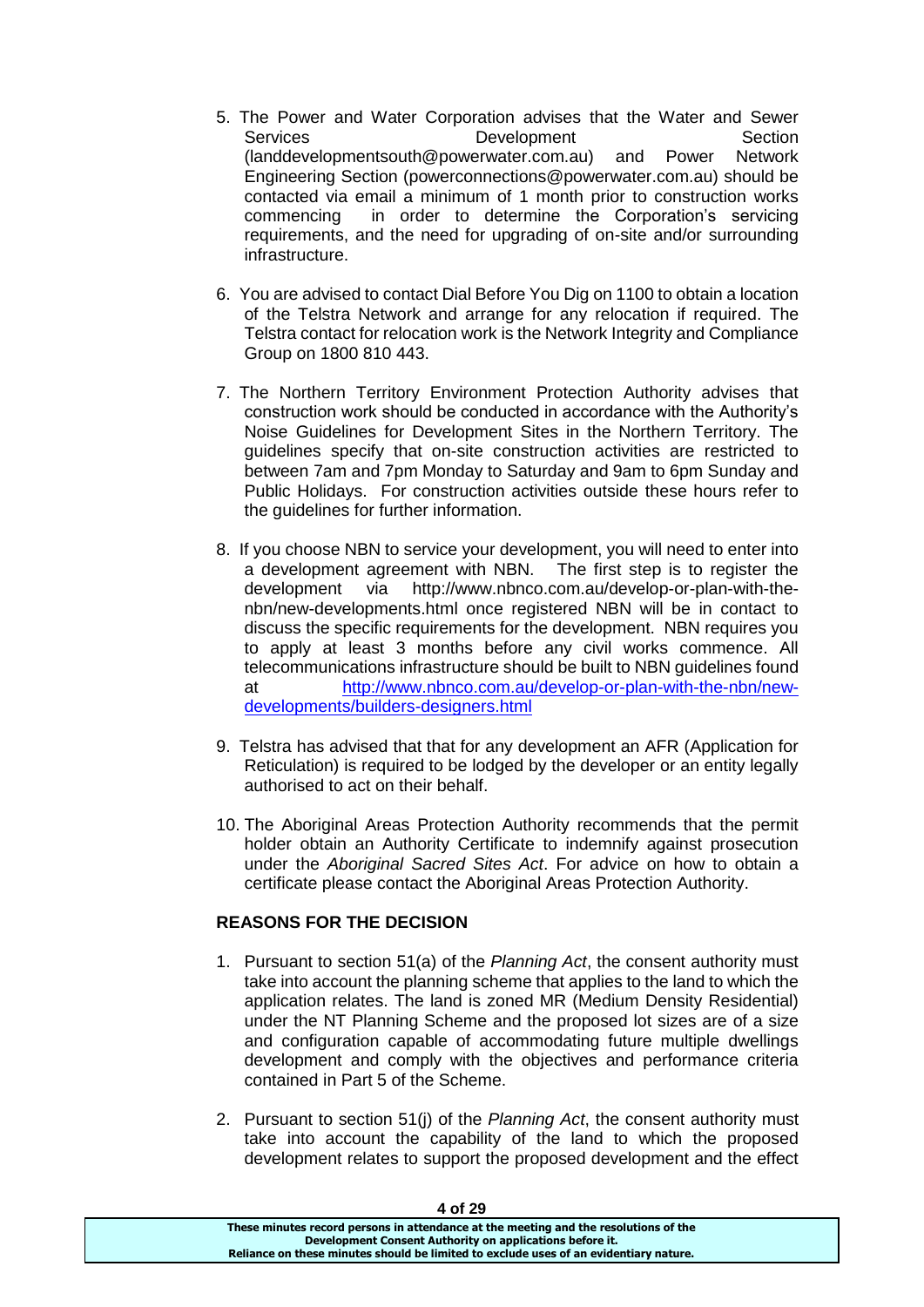of the development on the land and on other land, the physical characteristics of which may be affected by the development.

The subdivision area is not affected by riverine flooding and the Department of Environment and Natural Resources has not identified any issues of concern in relation to the proposed subdivision. Without additional works, it is envisaged that part of each of the proposed lots will drain concentrated flows of stormwater onto the other lot. Condition Precedent 1 and relevant general drainage conditions are included with a view to ensuring that the lots created through the subdivision are duly accessible and drained in an orderly manner and to relevant standards.

3. Pursuant to section 51(m) of the *Planning Act*, the consent authority must take into account the public utilities or infrastructure provided in the area in which the land is situated, the requirement for public facilities and services to be connected to the land and the requirement, if any, for those facilities, infrastructure or land to be provided by the developer.

The Power and Water Corporation has not identified any objections in principle to the proposed subdivision and has identified the capacity for the development to be connected to reticulated electricity, water and sewerage services. Relevant standard conditions are included on the development permit to ensure that both lots are connected to services in accordance with agency requirements and standards.

The Alice Springs Town Council has not identified any objections in principle to the proposed subdivision and has recommended standard permit conditions in relation to access and stormwater drainage. A relevant conditions precedent and general conditions are included on the development permit to ensure that both lots are drained and accessible in accordance with relevant requirements and standards.

A standard condition is included to ensure that both lots are provisioned with telecommunications services.

- 4. Pursuant to section 51(n) of the *Planning Act*, the consent authority must take into account the potential impact on the existing and future amenity of the area in which the land is situated. The site is developed is presently developed with a single dwelling, that is located on the southern-most of the proposed lots. The proposed subdivision will allow the land to be developed as two separate sites in accordance with the requirements of the *Planning Act* and the NT Planning Scheme. The subdivision as approved is not expected to result in any significant amenity impact on the locality.
- 5. Pursuant to section 51(q) of the *Planning Act*, the consent authority must take into account for a proposed subdivision of land on which a building is, or will be, situated – whether the building complies, or will comply, with any requirements prescribed by regulation in relation to the building (including, for example, requirements about the structural integrity and fire safety of the building).

The application included a statement from a registered building certifier advising to the effect that:

- No unauthorised buildings have been constructed on the lot;

| 8 טוס כ                                                                               |  |
|---------------------------------------------------------------------------------------|--|
| These minutes record persons in attendance at the meeting and the resolutions of the  |  |
| Development Consent Authority on applications before it.                              |  |
| Reliance on these minutes should be limited to exclude uses of an evidentiary nature. |  |
|                                                                                       |  |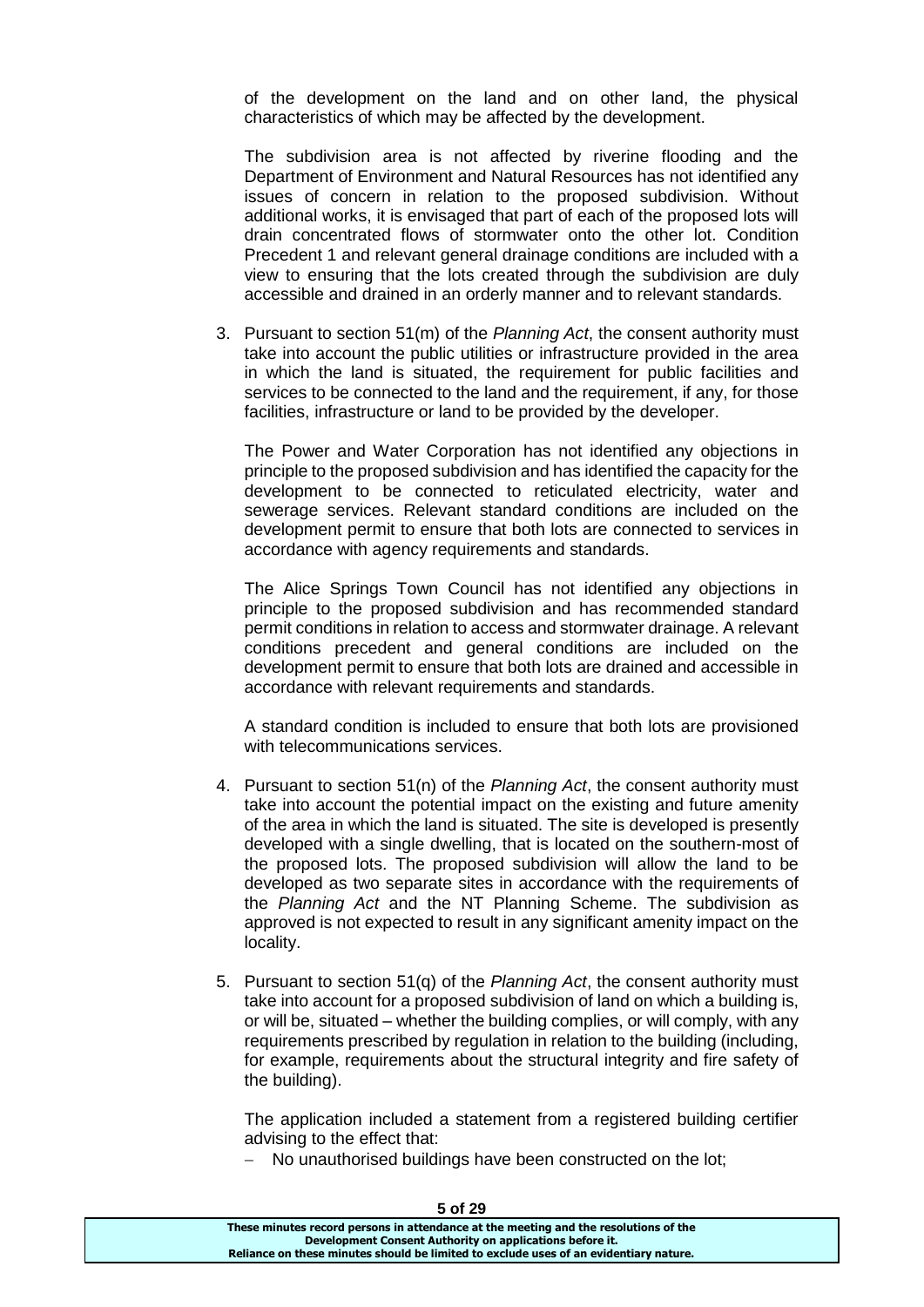- Fire separation between the lots will comply with the National Construction Code (NCC) requirements, subject to removal of garage windows and modification of walls to comply with NCC; and
- No buildings would cease to comply with the *Building Act* if the proposed subdivision were to proceed (Note: it was assumed that this statement assumes modification of the garage (windows) to comply with the NCC).

Approval includes a general condition requiring written confirmation from a registered building certifier that the garage building on the southern-most lot has been modified such that the subdivision will not result in noncompliance with the *Building Act* or the National Construction Code.

**ACTION:** DAS to prepare a Development Permit and Notice of Consent

# **ITEM 3 INDEPENDENT UNIT ADDITION TO AN EXISTING SINGLE DWELLING WITH FLOOR AREA IN EXCESS OF 50 SQUARE METERS PA2018/0438 LOT 5990, 11 THE LINKS, DESERT SPRINGS APPLICANT ROBERT & NAHLA BITAR**

Mr Robert Bitar and Mr Samih Bitar attended the meeting in support of the application.

Submitter Mr Jhana Cowham attended the meeting and spoke further to his submission.

Dilip Nellikat attended on behalf of the Alice Springs Town Council and provided comment in relation to the application.

**RESOLVED 0157/18** That, the Development Consent Authority varies the requirements of sub-clause 2(b)(i) of Clause 7.10.4 (Independent Units) of the NT Planning Scheme, and pursuant to section 53(b) of the *Planning Act*, alters the proposed development and consents to the proposed development as altered to develop Lot 5990 (11) The Links, Suburb of Desert Springs, Town of Alice Springs for the purpose of an independent unit with a floor area in excess of  $50m^2$ , subject to the following conditions, for the following reasons:

# **CONDITION PRECEDENT**

- 1. Prior to the endorsement of plans and prior to commencement of works, amended plans to the satisfaction of the Development Consent Authority must be submitted to and approved by the consent authority. When approved, the plans will be endorsed and will then form part of the permit. The plans are to be in Adobe PDF format, drawn to scale with dimensions and generally consistent with the plans publicly exhibited, but modified:
	- a) by raising the height of the north-facing bedroom window sill to a minimum of 1.7m above the finished floor limit of the independent unit; and
	- b) to show frosted/opaque glass to the bathroom window;

to minimise the potential for overlooking between the bedroom of the independent unit and the private yard of adjoining Lot 5989.

Amended plans and documentation prepared in response to the conditions precedent may be submitted to the Development Consent Authority C/- Development Assessment Services, Department of Infrastructure, Planning and Logistics, Alice Springs Branch via email to [das.ntg@nt.gov.au.](mailto:das.ntg@nt.gov.au)

| 6 of 29                                                                               |
|---------------------------------------------------------------------------------------|
| These minutes record persons in attendance at the meeting and the resolutions of the  |
| Development Consent Authority on applications before it.                              |
| Reliance on these minutes should be limited to exclude uses of an evidentiary nature. |
|                                                                                       |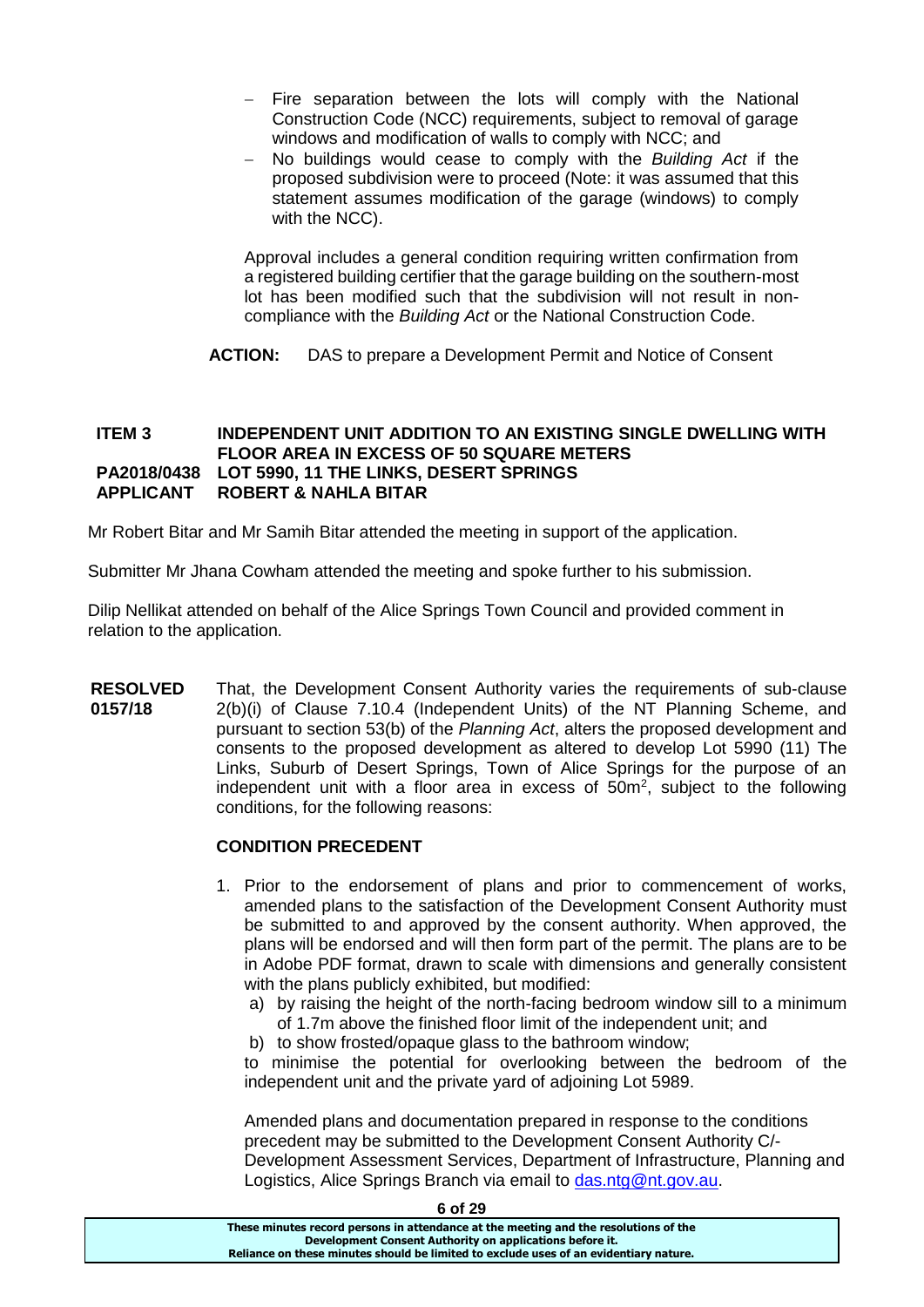# **GENERAL CONDITIONS**

- 2. The works carried out under this permit shall be in accordance with the drawings endorsed as forming part of this permit.
- 3. The owner of the land must enter into agreements with the relevant authorities for the provision of water supply, sewerage facilities and electricity services to the development shown on the endorsed plans in accordance with the authorities' requirements and relevant legislation at the time.
- 4. Any developments on or adjacent to any easements on site shall be carried out to the requirements of the relevant service authority to the satisfaction of the consent authority.
- 5. All air conditioning condensers (including any condenser units required to be added or replaced in the future) to the independent unit are to be appropriately screened from neighbouring properties and condensate disposed of to ground level in a controlled manner to the satisfaction of the consent authority.

# NOTES:

- 1. This development permit does not grant "building approval" for the proposed structure and you are advised to contact a registered private Building Certifier to ensure that you have attained all necessary approvals before commencing/recommencing works.
- 2. A Permit to Work Within a Road Reserve is required from the Alice Springs Town Council before commencement of any work within a road reserve.
- 3. The Power and Water Corporation advises that the Water and Sewer Services Development Section (landdevelopmentsouth@powerwater.com.au) and Power Network Engineering Section (powerconnections@powerwater.com.au) should be contacted via email a minimum of 1 month prior to construction works commencing in order to determine the Corporation's servicing requirements, and the need for upgrading of on-site and/or surrounding infrastructure.
- 4. You are advised to contact Dial Before You Dig on 1100 to obtain a location of the Telstra Network and arrange for any relocation if required. The Telstra contact for relocation work is the Network Integrity and Compliance Group on 1800 810 443.
- 5. The Northern Territory Environment Protection Authority advises that construction work should be conducted in accordance with the Authority's Noise Guidelines for Development Sites in the Northern Territory. The guidelines specify that onsite construction activities are restricted to between 7am and 7pm Monday to Saturday and 9am to 6pm Sunday and Public Holidays. For construction activities outside these hours refer to the guidelines for further information.
- 6. If you choose NBN to service your development, you will need to enter into a development agreement with NBN. The first step is to register the development via http://www.nbnco.com.au/develop-or-plan-with-the-nbn/newdevelopments.html once registered NBN will be in contact to discuss the specific requirements for the development. NBN requires you to apply at least 3 months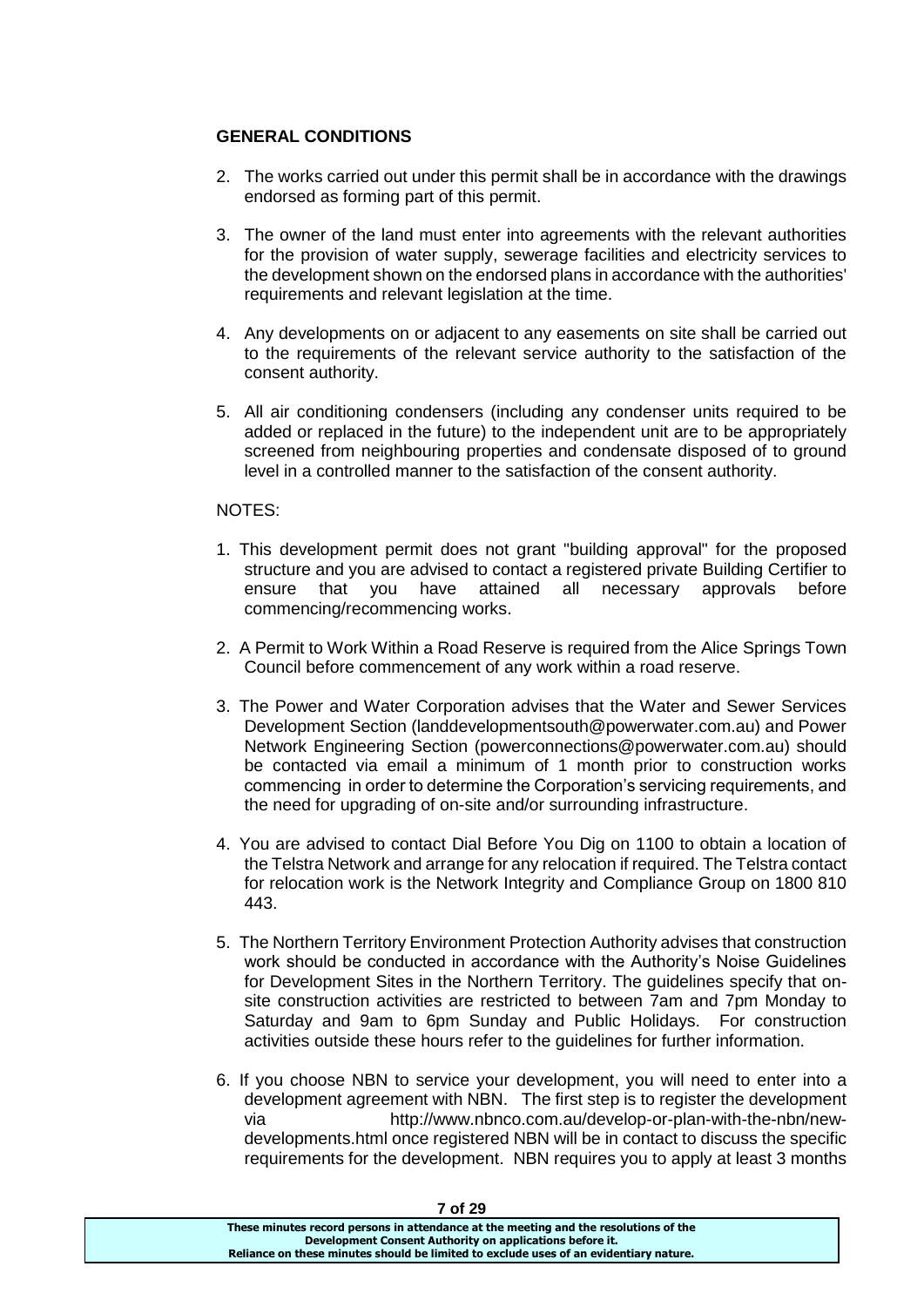before any civil works commence. All telecommunications infrastructure should be built to NBN guidelines found at http://www.nbnco.com.au/develop-or-plan-with-the-nbn/newdevelopments/builders-designers.html

# **REASONS FOR THE DECISION**

- 1. Pursuant to section 51(a) of the *Planning Act*, in considering a development application, the Development Consent Authority must take into account the planning scheme that applies to the land to which the application relates. The development is considered to be consistent with the form of development reasonably expected within Zone SD (Single Dwelling Residential) of the Northern Territory Planning Scheme and in the Desert Springs locality.
- 2. Pursuant to sub-clause 5 of clause 7.10.4 (Independent Units) of the NT Planning Scheme, the consent authority may approve an application for an independent unit that is not in accordance with sub-clause 2(b) only if it is satisfied the proposed independent unit is appropriate to the site having regard to the potential impact of the independent unit on the amenity of adjoining and nearby properties. In this instance, a variation to the maximum floor area limitation set out in subclause 2(b)(i) of clause 7.10.4 of the NT Planning Scheme is supported, as:
	- (a) the increased floor area will allow for a second bedroom to be included within the design of the dwelling. The design is considered to be appropriate for the site in the context of the area of the land, compliance with all other performance criteria of Part 4 of the NT Planning Scheme and footprint and floor layout of the existing single dwelling on the site;
	- (b) it is envisaged that any noise, privacy or visual (including building massing) impacts from the proposed development and use of the dwelling will be commensurate with what may be reasonably expected within the SD (Single Dwelling Residential) zone and the single storey dwelling will comply with the minimum building setbacks to all boundaries; and
	- (c) the required refinement of the design may be expected to ensure a satisfactory level of privacy between Lot 5990 and adjoining Lot 5989 is maintained;
	- (d) the independent unit will be setback 11.5m from the southern boundary, ensuring that a satisfactory level of privacy between Lot 5990 and adjoining Lot 5991 is maintained; and
	- (e) the proposed development and use of the independent unit as detailed in the application is consistent with the floor area previously approved for the site (DP15/0428 refers) and is not expected to result in any undue impact on the existing or future amenity of adjoining or nearby property on account of the variation to maximum floor area.
- 3. Pursuant to section 51(e) of the *Planning Act*, in considering a development application, the Development Consent Authority must take into account any submissions made under section 49, and any evidence or information received under section 50, in relation to the development application. The application was publicly exhibited in accordance with the requirements of the *Planning Act* and Planning Regulations and referred to the Alice Springs Town Council. A submission was received from the owner of an adjoining lot and raised a number of concerns at potential impacts of the proposed development on their residential amenity. The consent authority acknowledges that the construction of a building as proposed will have some impact on the visual amenity and views from adjoining Lot 5989, but does not anticipate undue amenity impacts attributable to the independent unit exceeding the  $50m<sup>2</sup>$  floor area limitation of sub-clause 2(b)(i) of clause 7.10.4 (Independent Units) of the NT Planning Scheme. Noting

**8 of 29**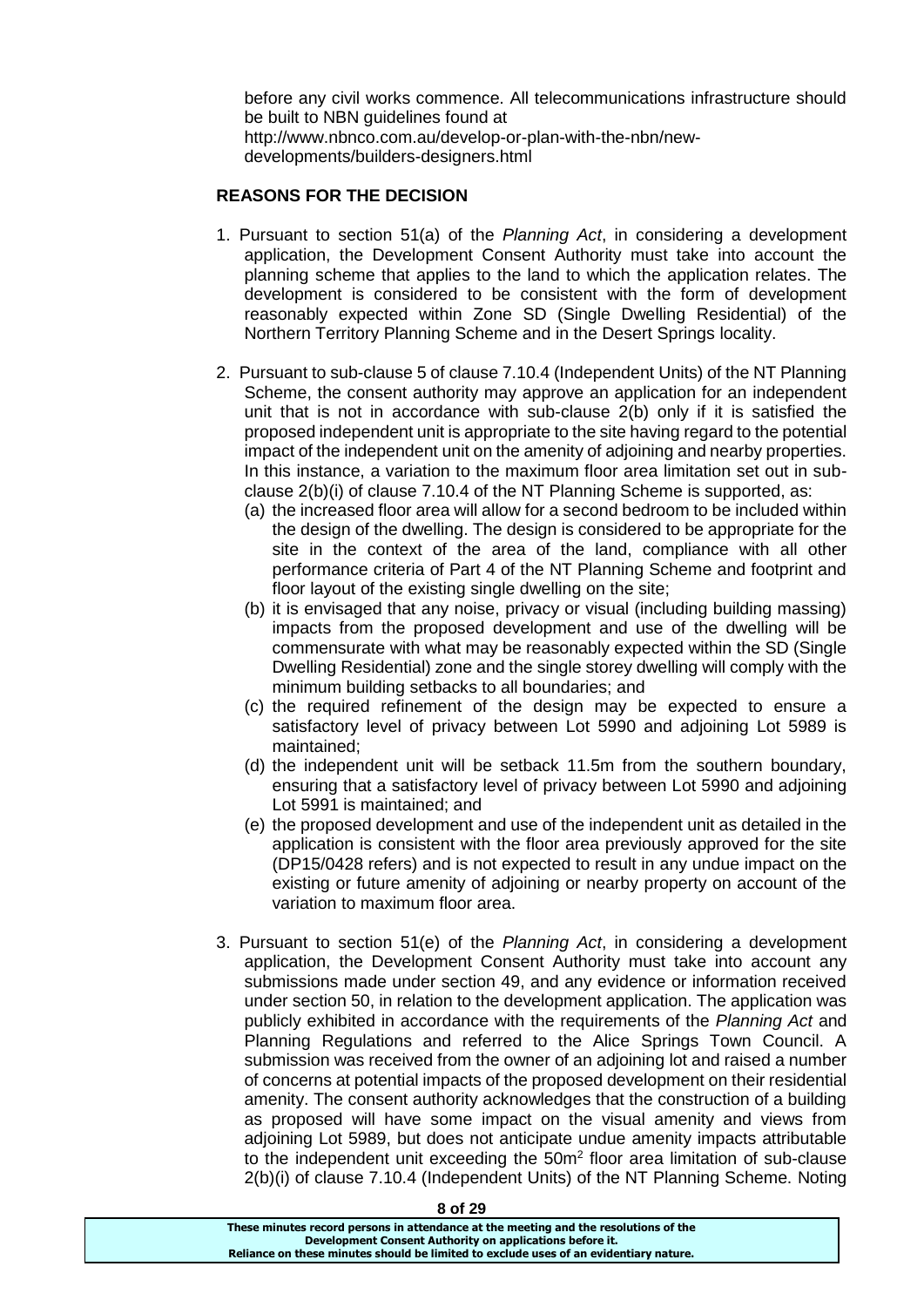the submitter's concern at potential impacts of stormwater, the consent authority notes that the building certifier and the owner of the subject site are required to ensure that stormwater falling on the new building is managed such that it is not directed onto the adjoining property.

- 4. Pursuant to section 51(h) of the *Planning Act*, in considering a development application, the Development Consent Authority must take into account the merits of the proposed development as demonstrated in the application. The proposed development is expected to provide additional residential capacity for the property, without unduly impacting on the residential amenity of the area.
- 5. Pursuant to section 51(m) of the *Planning Act*, in considering a development application, the Development Consent Authority must take into account the public utilities or infrastructure provided in the area in which the land is situated, services to be connected to the land and the requirement, if any, for those facilities or infrastructure to be provided by the developer.
	- (a) The conditions of approval are expected to assist in ensuring the orderly servicing and development of the site by recognising the technical requirements of service authorities in terms of electricity, sewerage and water services.
	- (b) The Alice Springs Town Council recommended permit conditions relating to stormwater drainage and site access. As the application does not propose any change to the site access and the building certifier is required to ensure that stormwater is appropriately managed, a standard note is included on the permit in relation to building approvals.
- 6. Pursuant to section 51(n) of the *Planning Act* in considering a development application, the Development Consent Authority must take into account the potential impact on the existing and future amenity of the area in which the land is situated. No significant amenity impacts for adjoining properties or the locality are envisaged for reasons detailed previously in this notice.
- **ACTION:** DAS to prepare a Notice of Determination

### **ITEM 4 FURTHER CONSIDERATION: CONSTRUCT 4 X 2 BEDROOM MULTIPLE DWELLINGS IN 2 x 2 STOREY BUILDINGS PA 2018/0396 LOT 1714, 3 WILLSHIRE STREET, SUBURB OF THE GAP APPLICANT MASTERPLAN NT**

Joe Sheridan (of MasterPlan NT) and Paul Graham (of Asbuild) attended the meeting and spoke to the application.

Dilip Nellikat attended on behalf of the Alice Springs Town Council and provided comment in relation to the application.

**RESOLVED 0158/18** That, the Development Consent Authority varies the requirements of clause 6.5.3(3) (Parking Layout), clause 7.3 (Building Setbacks of Residential Buildings and Ancillary Structures) and clause 7.6.3 (Communal Open Space) of the NT Planning Scheme, and pursuant to section 53(b) of the Planning Act, alters the proposed development and consents to the proposed development as altered to develop Lot 1714 (3) Willshire Street, Suburb of The Gap, Town of Alice Springs for the purpose of 4 x 2 bedroom multiple dwellings in 2 x 2 storey buildings, subject to the following conditions, for the following reasons: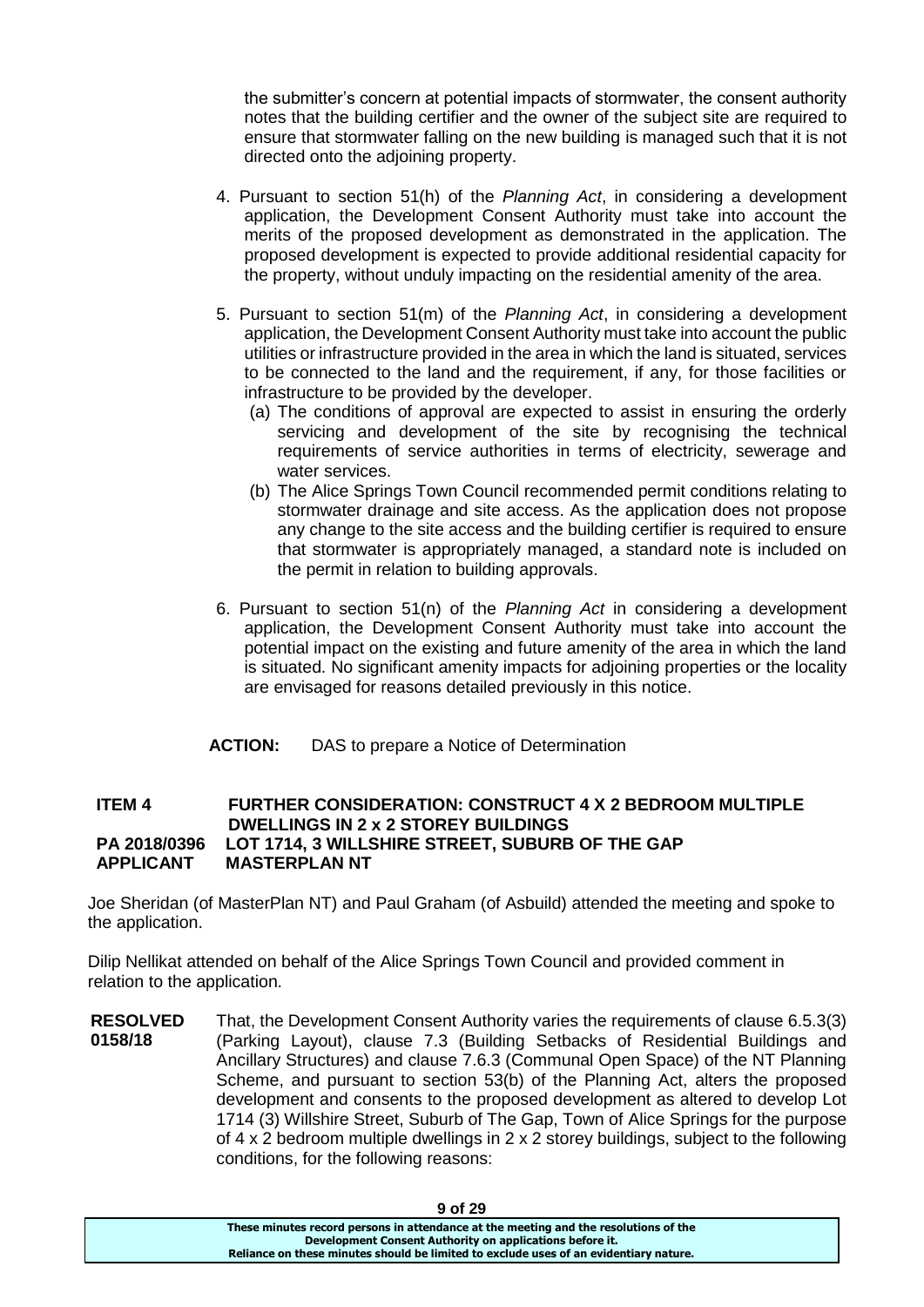# **CONDITION PRECEDENT**

- 1. Prior to the endorsement of plans and prior to commencement of works (including site preparation), amended plans to the satisfaction of the Development Consent Authority must be submitted to and approved by the consent authority. When approved, the plans will be endorsed and will then form part of the permit. The plans in Adobe PDF format, drawn to scale with dimensions and generally consistent with amended plans submitted on 29 November 2018, but modified to clearly show/detail:
	- a) an increased southern eave overhang or balcony coving designed to better control stormwater falling from first floor balconies;
	- b) clarifying materials, screen to gap ratio/details etc. for:
		- i. air-conditioner screening demonstrating that the screening from the adjoining lot and street may be expected to be effective; and
		- ii. balustrading designed to partially screen first floor balconies from/to adjoining Lot 1715 and adjoining dwellings on the lot as relevant and allow some air-circulation.

Amended plans and documentation prepared in response to the conditions precedent may be submitted to the Development Consent Authority C/- Development Assessment Services,

Department of Infrastructure, Planning and Logistics, Alice Springs Branch via email to [das.ntg@nt.gov.au.](mailto:das.ntg@nt.gov.au)

# **CONDITIONS**

- 2. The works carried out under this permit shall be in accordance with the drawings endorsed as forming part of this permit.
- 3. Storm water is to be collected and contained within the site or discharged into the drainage network to the technical standards of the Alice Springs Town Council at no cost to the Council. This condition is to the satisfaction of the consent authority on advice from the Alice Springs Town Council.
- 4. The kerb crossover and driveway to the site approved by this permit are to meet the technical standards of the Alice Springs Town Council. In addition, the owner shall;
	- a) remove any disused vehicle and/ or pedestrian crossovers; and
	- b) undertake reinstatement works; all to the technical requirements of the Alice Springs Town Council, at no cost to either the Council, to the satisfaction of the consent authority.
- 5. All existing and proposed easements and sites for existing and required utility services must be vested in the relevant authority for which the easement or site is to be created.
- 6. The owner of the land must enter into agreements with the relevant authorities for the provision of water supply, drainage, sewerage and electricity facilities and telecommunication networks to the development shown on the endorsed drawings in accordance with the authorities' requirements and relevant legislation at the time.
- 7. Any developments on or adjacent to any easements on site shall be carried out to the requirements of the relevant service authority to the satisfaction of the consent authority.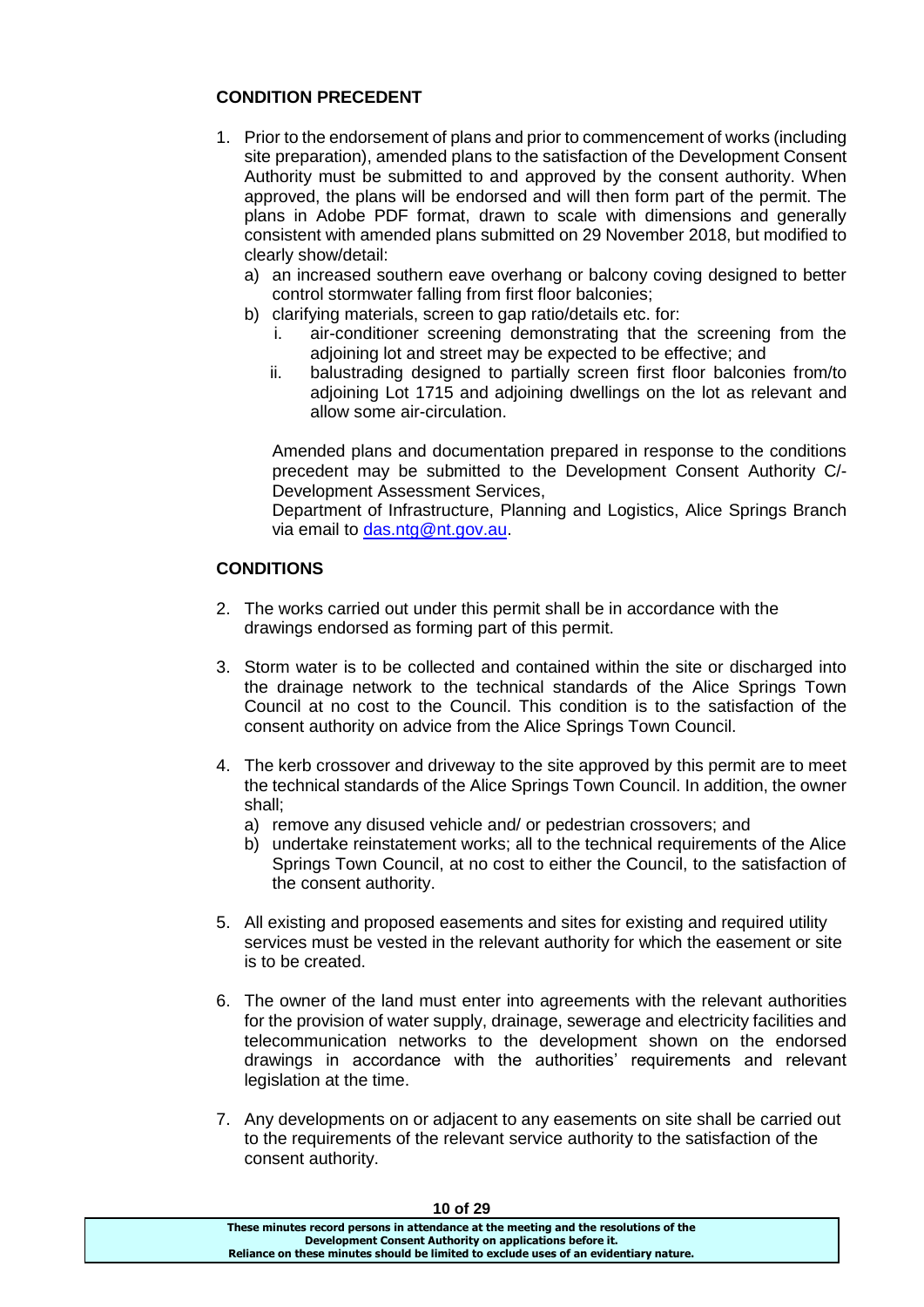- 8. Prior to the use/occupation of the development and connection of services (i.e. power and water), the owner of the land must apply for street addressing from the Surveyor-General of the Northern Territory. This will form the legal address and will be required to be placed on the meters within the development in accordance with the allocation. An Occupancy Permit will not be able to be granted until such time as addressing is obtained.
- 9. Confirmation shall be provided to Development Assessment Services (in the form of an email addressed to the Power and Water Corporation) from a suitable qualified professional (being the Licensed Surveyor in most instances) confirming that all new UTS number labels have been correctly installed at the Customer's Metering Panel(s) and water meters (where applicable). Please provide a copy of an email addressed to both [waterdevelopment@powerwater.com.au](mailto:waterdevelopment@powerwater.com.au) and [powerconnections@powerwater.com.au.](mailto:powerconnections@powerwater.com.au)
- 10. No fence, hedge, tree or other obstruction exceeding a height of 0.6m is to be planted or erected so that it would obscure sight lines at the junction of the driveway and the public street. This condition is to satisfaction of the consent authority on advice from the Alice Springs Town Council.
- 11. Before the use/occupation of the approved multiple dwellings starts the landscaping works shown on the endorsed landscape plan must be carried out and completed and in-ground irrigation system/s must be installed to landscaped areas, in accordance with the endorsed plans, to the satisfaction of the consent authority.
- 12. The landscaping shown on the endorsed plans must be maintained to the satisfaction of the consent authority, including that any dead, diseased or damaged plants are to be replaced.
- 13. Before the use or occupation of each stage, the areas set-aside for the parking of vehicles and access lanes as shown on the endorsed plans must be:
	- (a) constructed;
	- (b) properly formed to such levels that they can be used in accordance with the plans;
	- (c) line marked or otherwise suitably delineated to indicate each car parking space;
	- (d) surfaced with an all-weather-seal coat;
	- (e) drained;

to the satisfaction of the consent authority. Car parking spaces, access lanes and driveways must be kept available for these purposes at all times.

- 14. All air conditioning condensers (including any condenser units required to be added or replaced in the future) are to be appropriately screened from public view, located so as to minimise thermal and acoustic impacts on neighbouring properties and condensate disposed of to ground level in a controlled manner to the satisfaction of the consent authority.
- 15. The finished ground floor levels of habitable rooms of both ground floor dwellings must be no lower than 575.05m Australian Height Datum. The developer shall demonstrate compliance with this condition by providing "as constructed" finished levels confirmed by a Licensed Surveyor, of both ground floor dwellings. This condition is to the satisfaction of the Development Consent Authority.

| II VI 29                                                                              |  |
|---------------------------------------------------------------------------------------|--|
| These minutes record persons in attendance at the meeting and the resolutions of the  |  |
| Development Consent Authority on applications before it.                              |  |
| Reliance on these minutes should be limited to exclude uses of an evidentiary nature. |  |
|                                                                                       |  |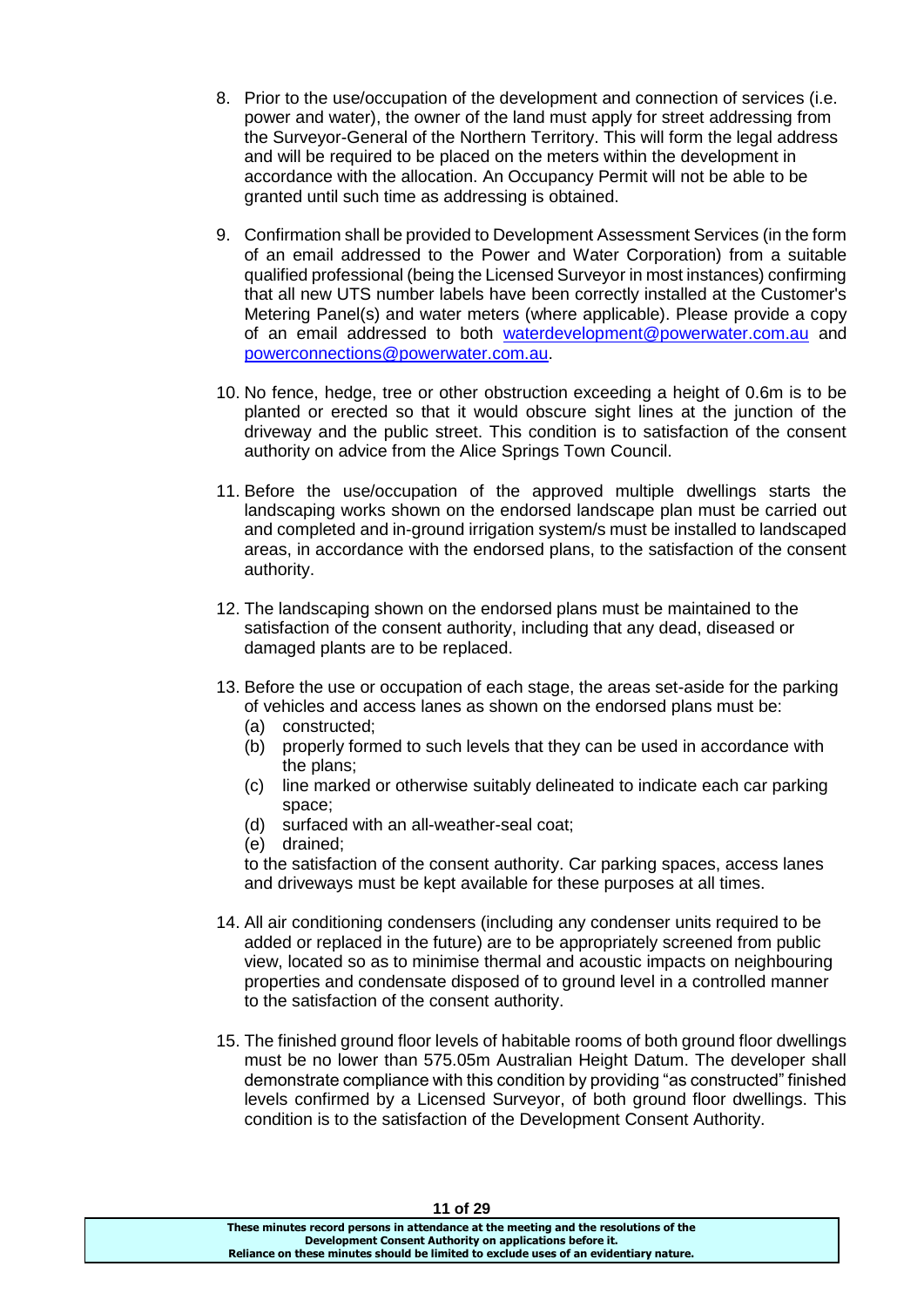16. Soil erosion control and dust control measures must be employed throughout the construction stage of the development to the satisfaction of the consent authority.

### NOTES:

- 1. This development permit does not grant "building approval" for the proposed structure. The Building Code of Australia requires that certain structures within 900mm of a boundary meets minimum fire resistance level requirements and you are advised to contact a registered private Building Certifier to ensure that you have attained all necessary approvals before commencing demolition or construction works.
- 2. A Permit to Work Within a Road Reserve is required from the Alice Springs Town Council before commencement of any work within a road reserve.
- 3. The Power and Water Corporation advises that the Water and Sewer Services Development Section (waterdevelopment@powerwater.com.au) and Power Network Engineering Section (powerconnections@powerwater.com.au) should be contacted via email a minimum of 1 month prior to construction works commencing in order to determine the Corporation's servicing requirements, and the need for upgrading of on-site and/or surrounding infrastructure.
- 4. The Surveyor-General advises you should immediately make application for unit/street addresses to the Survey and Land Records unit on (08) 8995 5355 [\(surveylandrecords@nt.gov.au\)](mailto:surveylandrecords@nt.gov.au).
- 5. You are advised to contact Dial Before You Dig on 1100 to obtain a location of the Telstra Network and arrange for any relocation if required. The Telstra contact for relocation work is the Network Integrity and Compliance Group on 1800 810 443.
- 6. The Northern Territory Environment Protection Authority advises that construction work should be conducted in accordance with the Authority's Noise Guidelines for Development Sites in the Northern Territory. The guidelines specify that on-site construction activities are restricted to between 7am and 7pm Monday to Saturday and 9am to 6pm Sunday and Public Holidays. For construction activities outside these hours refer to the guidelines for further information.
- 7. Professional advice regarding implementation of soil erosion control and dust control measures to be employed throughout the construction phase of the development are available from Department of Environment and Natural Resources.
- 8. Any proposed works which fall within the scope of the Construction Industry Long Service Leave and Benefits Act must be notified to NT Build by lodgement of the required Project Notification Form. Payment of any levy must be made prior to the commencement of any construction activity. NT Build should be contacted via email (info@ntbuild.com.au) or by phone on 08 89364070 to determine if the proposed works are subject to the Act.
- 9. If you choose NBN to service your development, you will need to enter into a development agreement with NBN. The first step is to register the development via http://www.nbnco.com.au/develop-or-plan-with-the-nbn/newdevelopments.html once registered NBN will be in contact to discuss the specific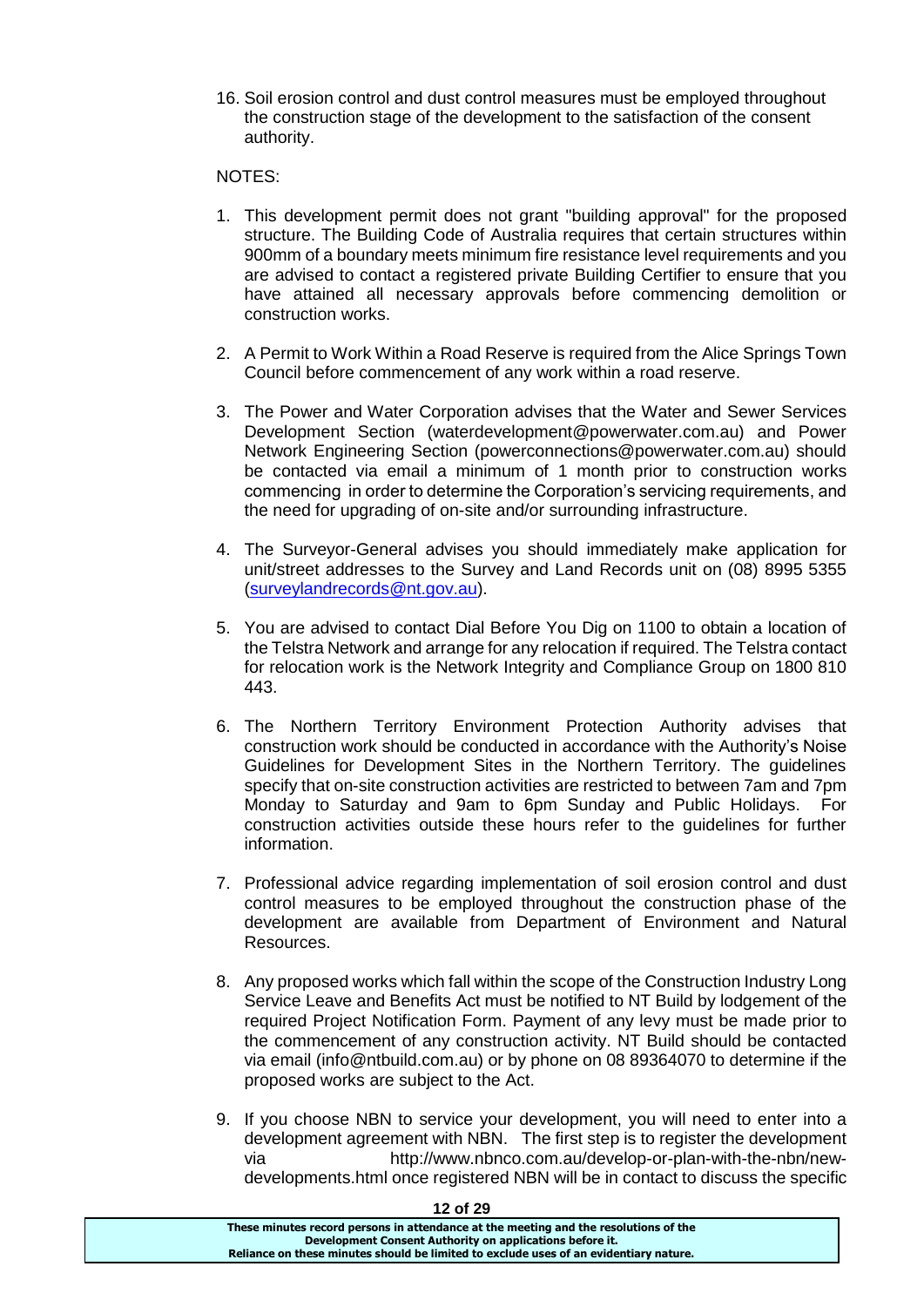requirements for the development. NBN requires you to apply at least 3 months before any civil works commence. All telecommunications infrastructure should be built to NBN guidelines found at http://www.nbnco.com.au/develop-or-planwith-the-nbn/new-developments/builders-designers.html

# **REASONS**

- 1. Pursuant to section 51(a) of the *Planning Act*, in considering a development application, the Development Consent Authority (the consent authority) must take into account the NT Planning Scheme (the Planning Scheme). The development of 4 x 2 bedroom multiple dwellings in 2 x 2 storey buildings as approved is considered to be consistent with the zone purpose statement, for Zone MR (Medium Density Residential) and the type of development that may be expected in the locality in terms of the Alice Springs Southern Area Plan:
	- a) The consent authority grants a variation to sub-clause 3 of Clause 6.5.3 (Parking Layout) of the NT Planning Scheme with respect to minimum driveway width and parking bay width, as the parking layout is expected to facilitate safe and convenient vehicle movements to and from and within the site, without frustrating the intent of clause 6.5.3.
	- b) The consent authority grants a variation to Clause 7.3 (Building Setbacks of Residential Buildings and Ancillary Structures) of the NT Planning Scheme with respect to the rear building setback of a carport, as:
		- (i) the parking area abuts a car parking area on the adjoining lot and existing solid metal fencing (>2m high) provides a visual screen; and
		- (ii) the carport is not expected to have any adverse impact on any property or the streetscape or adjacent properties on account of the reduced setback.
	- c) The consent authority grants a variation to clause 7.6.3 (Communal Open Space) of the NT Planning Scheme with respect to width and area dimensions, as the proposed open space provision in conjunction with private yards (ground floor units) and balconies (first floor units) is expected to contribute to a good level of amenity for residents.

The consent authority, in accordance with clause 2.5.4 of the Planning Scheme is satisfied that special circumstances, as outlined above justify the giving of consent as granted, despite non-compliance with clause 6.5.3, clause 7.3 and clause 7.6.3 of the Scheme respectively.

- 2. Pursuant to section 51(e) of the *Planning Act*, in considering a development application the consent authority is required to take into account any submissions made under section 49 of the Act and any evidence or information received under section 50 of the Act. One public submission (and supplementary submission) was received in relation to the application. The submitter is owner of adjoining Lot 1713. All matters raised in the submission have been considered and the conditions of approval may be expected to ensure that the development as approved does not unduly impact on the amenity of any other property.
- 3. Pursuant to section 51(h) of the *Planning Act*, the consent authority must take into consideration the merits of the proposal. The proposed development is expected to be compatible with existing and future development within the immediate locality, contribute to the range of housing available in Alice Springs and offer residents a good level of amenity.

| 3 טוט טו                                                                              |
|---------------------------------------------------------------------------------------|
| These minutes record persons in attendance at the meeting and the resolutions of the  |
| Development Consent Authority on applications before it.                              |
| Reliance on these minutes should be limited to exclude uses of an evidentiary nature. |
|                                                                                       |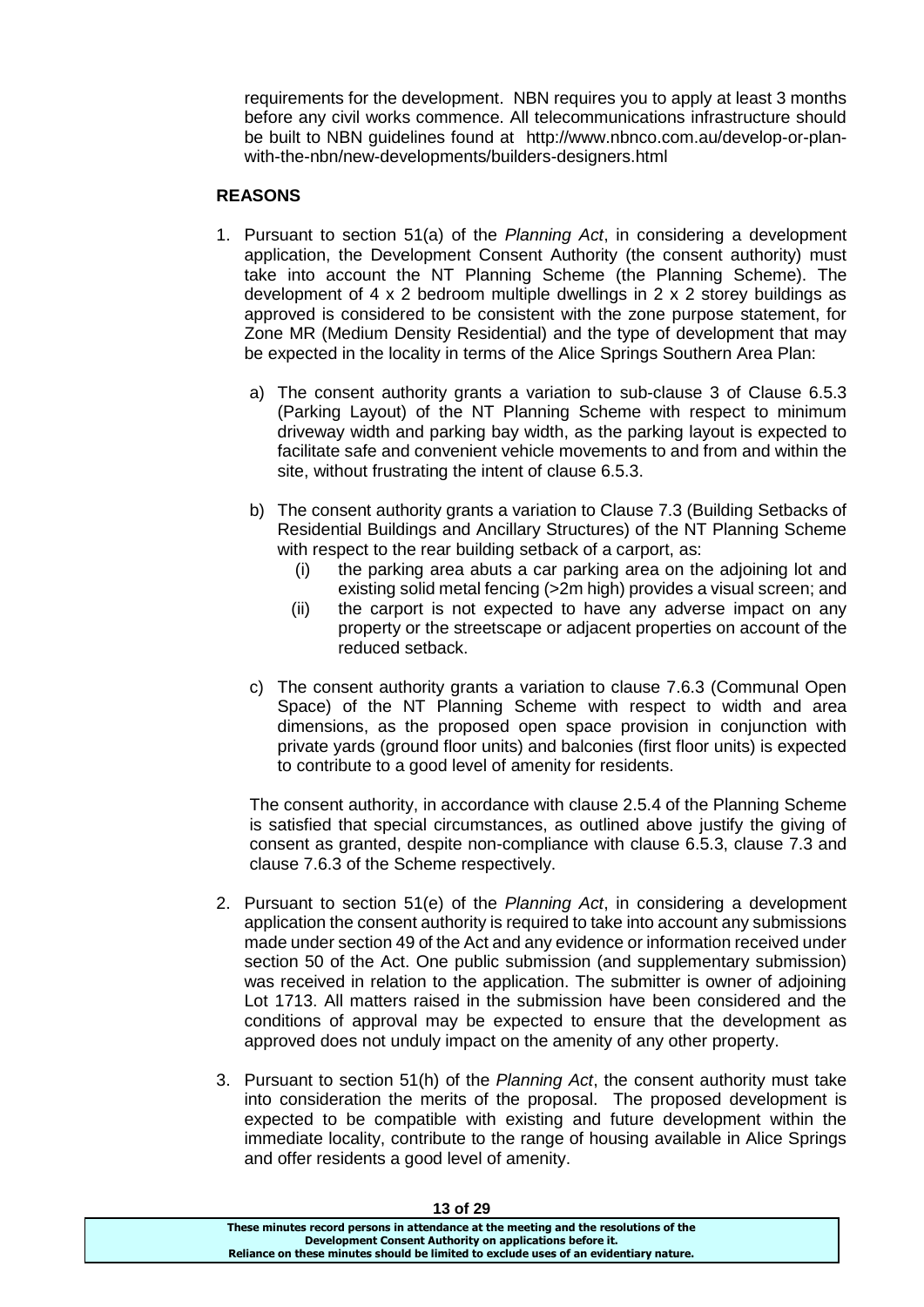- 4. Pursuant to section 51(m) of the *Planning Act* the consent authority must take into consideration the public utilities or infrastructure provided in the area in which the land is situated, the requirement for public facilities and services to be connected to the land and the requirement, if any, for those facilities, infrastructure or land to be provided by the developer for that purpose. Relevant service authorities have been consulted and the conditions of approval are expected to duly recognise agency interests.
- 5. Pursuant to section 51(n) of the *Planning Act* the consent authority must take into consideration the potential impact on the existing and future amenity of the area in which the land is situated and the proposed development, as approved, is not expected to unduly impact on the amenity of adjoining properties or the locality.
- 6. The conditions of approval are expected to assist in reasonably ensuring:
	- a) The orderly development of the site;
	- b) Due recognition of flood related risk;
	- c) Due recognition of service authority interests;
	- d) A satisfactory level of amenity for future occupants of the dwellings; and
	- e) No material impact on the amenity of adjoining properties or the locality.

**ACTION:** DAS to prepare a Notice of Consent and Development Permit

### **ITEM 5 FURTHER CONSIDERATION: 3 x 2 BEDROOM MULTIPLE DWELLINGS IN 2 x 1 STOREY BUILDINGS PA 2018/0395 LOT 1434, 86 GAP ROAD, SUBURB OF THE GAP APPLICANT MASTERPLAN NT**

Joe Sheridan (of MasterPlan NT) and Paul Graham (of Asbuild) attended the meeting and spoke to the application.

Dilip Nellikat attended on behalf of the Alice Springs Town Council and provided comment in relation to the application.

**RESOLVED 0159/18** That, the Development Consent Authority vary the requirements of Clause 7.3.1 (Additional Setback Requirements for Residential Buildings longer than 18m) and Clause 7.5 (Private Open Space) of the NT Planning Scheme, and pursuant to section 53(b) of the *Planning Act*, alters the proposed development and consents to the proposed development as altered to develop Lot 1434 (86) Gap Road, Town of Alice Springs to develop 3 x 2 bedroom multiple dwellings in 2 x 1 storey buildings, subject to the following conditions:

### **CONDITION PRECEDENT**

1. Prior to commencement of works (including site preparation), an amended plans are to be submitted for endorsement by the consent authority as part of this permit. Endorsement of the plans is at the discretion of the consent authority. The plans must be in Adobe PDF format, drawn to scale with dimensions and generally consistent with the amended plans submitted by the applicant on 3 December 2018, but further amended to show boundary privacy fencing/screening to either side boundaries to a height of no less than 1.5m above the finished floor levels of the proposed dwellings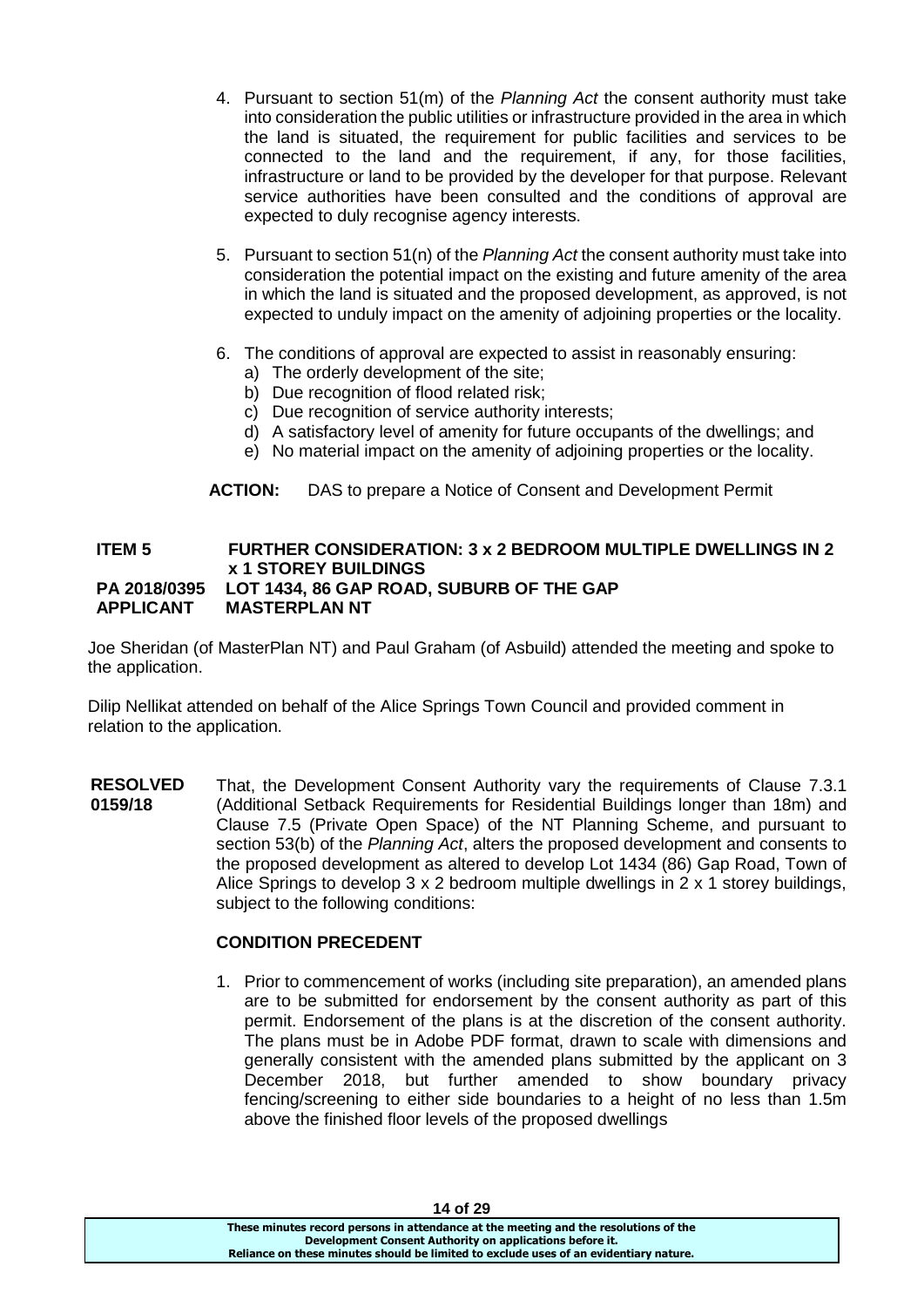The consent authority may accept a combination of solid screening and lattice as well as planting, provided that it is satisfied that the screening will ensure a satisfactory level of privacy to occupants of the site and adjoining properties.

Amended plans and associated supporting documentation prepared in response to the conditions precedent may be submitted to the Development Consent Authority C/- Development Assessment Services, DIPL, Alice Springs Branch via email to DAS.NTG@nt.gov.au. When endorsed, the plans will form part of the permit.

# **GENERAL CONDITIONS**

- 2. The works carried out under this permit shall be in accordance with the drawings endorsed as forming part of this permit.
- 3. Soil erosion control and dust control measures must be employed throughout the construction stage of the development to the satisfaction of the consent authority.
- 4. Storm water is to be collected and contained within the site or discharged into the drainage network to the technical standards of the Alice Springs Town Council at no cost to the Council. This condition is to the satisfaction of the consent authority on advice from the Alice Springs Town Council.
- 5. The kerb crossover and driveway to the site approved by this permit are to meet the technical standards of the Alice Springs Town Council. In addition, the owner shall;
	- a) remove any disused vehicle and/ or pedestrian crossovers; and
	- b) undertake reinstatement works; all to the technical requirements of the Alice Springs Town Council, at no cost to either the Council, to the satisfaction of the consent authority.
- 6. No fence, hedge, tree or other obstruction exceeding a height of 0.6m is to be planted or erected so that it would obscure sight lines at the junction of the driveway and the public street. This condition is to satisfaction of the consent authority on technical advice from the Alice Springs Town Council.
- 7. All existing and proposed easements and sites for existing and required utility services must be vested in the relevant authority for which the easement or site is to be created.
- 8. The owner of the land must enter into agreements with the relevant authorities for the provision of water supply, drainage, sewerage and electricity services and telecommunication networks to the development shown on the endorsed drawings in accordance with the authorities' requirements and relevant legislation at the time.
- 9. Any developments on or adjacent to any easements on site shall be carried out to the requirements of the relevant service authority to the satisfaction of the consent authority.
- 10. Prior to the use/occupation of the development and connection of services (i.e. power and water), the owner of the land must apply for street addressing from the Surveyor-General of the Northern Territory. This will form the legal address and will be required to be placed on the meters within the development in accordance with the allocation. An Occupancy Permit will not be able to be granted until such time as addressing is obtained.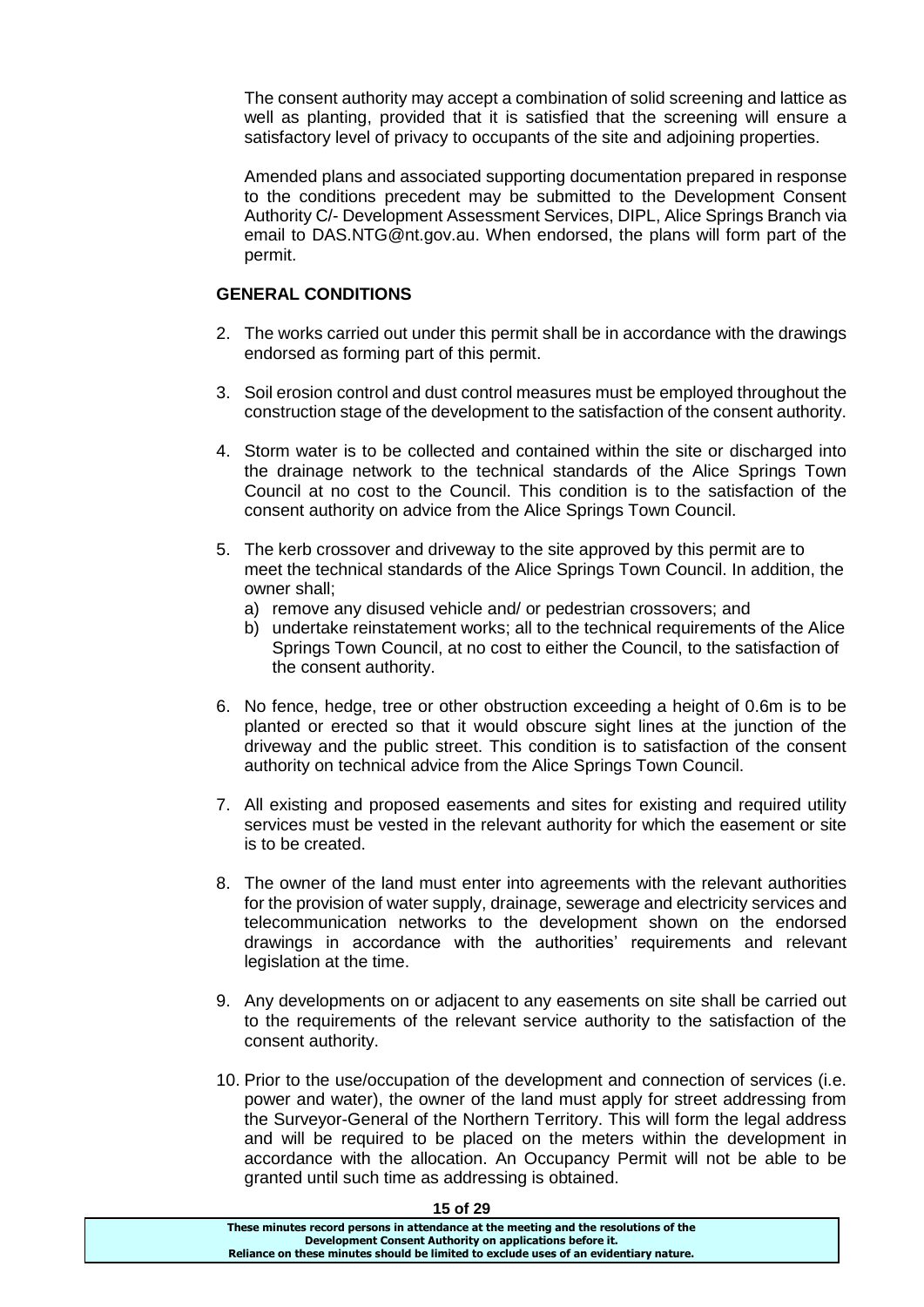- 11. Confirmation shall be provided to Development Assessment Services (in the form of an email addressed to the Power and Water Corporation) from a suitable qualified professional (being the Licensed Surveyor in most instances) confirming that all new UTS number labels have been correctly installed at the Customer's Metering Panel(s) and water meters (where applicable). Please provide a copy of an email addressed to both [waterdevelopment@powerwater.com.au](mailto:waterdevelopment@powerwater.com.au) and [powerconnections@powerwater.com.au.](mailto:powerconnections@powerwater.com.au)
- 12. Before the use/occupation of the approved multiple dwellings starts the landscaping works shown on the endorsed landscape plan must be carried out and completed and in-ground irrigation system/s must be installed to landscaped areas, in accordance with the endorsed plans, to the satisfaction of the consent authority.
- 13. The landscaping shown on the endorsed plans must be maintained to the satisfaction of the consent authority, including that any dead, diseased or damaged plants are to be replaced.
- 14. Before the use or occupation of each stage, the areas set-aside for the parking of vehicles and access lanes as shown on the endorsed plans must be:
	- (a) constructed;
	- (b) properly formed to such levels that they can be used in accordance with the plans;
	- (c) line marked or otherwise suitably delineated to indicate each car parking space;
	- (d) surfaced with an all-weather-seal coat;
	- (e) drained;

to the satisfaction of the consent authority. Car parking spaces, access lanes and driveways must be kept available for these purposes at all times.

- 15. All air conditioning condensers (including any condenser units required to be added or replaced in the future) are to be appropriately screened from public view, located so as to minimise thermal and acoustic impacts on neighbouring properties and condensate disposed of to ground level in a controlled manner to the satisfaction of the consent authority.
- 16. Before a Certificate of Compliance can be issued and pursuant to section 34 of the *Land Title Act*, a Caution Notice shall be lodged with the Registrar General on the land title of Lot 1434 to include the following advice. The Caution Notice is to state that: "This allotment is subject to inundation in a 1% AEP (Annual Exceedence Probability) Defined Flood Event". Evidence of lodgement on the land title shall be provided to the satisfaction of the consent authority.
- 17. The finished floor levels of habitable rooms of both all dwellings must be no lower than 571.1 metres Australian Height Datum. The developer shall demonstrate compliance with this condition by providing "as constructed" finished levels of each dwelling, confirmed by a Licensed Surveyor. This condition is to the satisfaction of the Development Consent Authority.

# NOTES:

1. This development permit does not grant "building approval" for the proposed structure. The Building Code of Australia requires that certain structures within 900mm of a boundary meets minimum fire resistance level requirements and you are advised to contact a registered private Building Certifier to ensure that you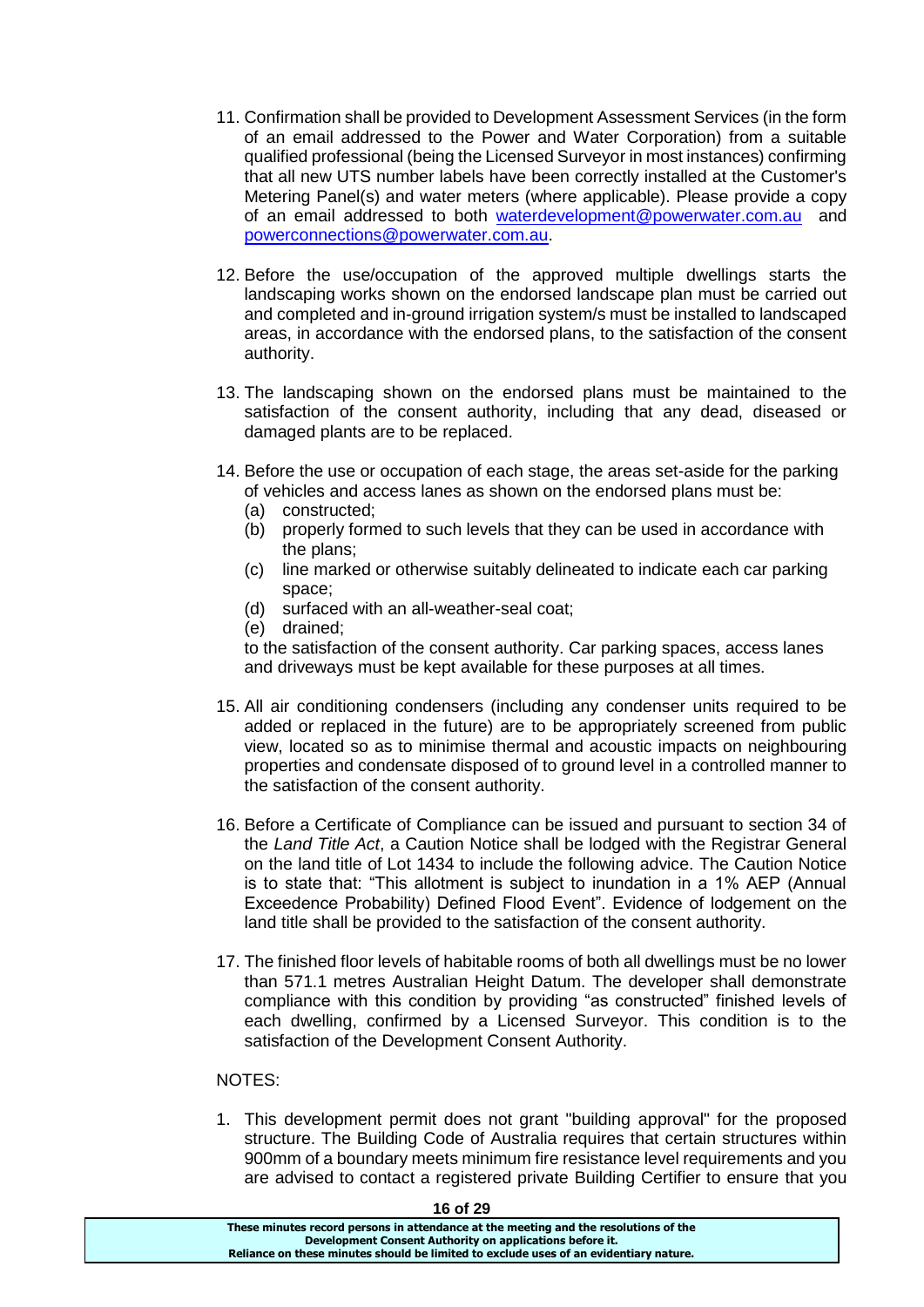have attained all necessary approvals before commencing demolition or construction works.

- 2. A Permit to Work Within a Road Reserve is required from the Alice Springs Town Council before commencement of any work within a road reserve.
- 3. The Power and Water Corporation advises that the Water and Sewer Services Development Section (waterdevelopment@powerwater.com.au) and Power Network Engineering Section (powerconnections@powerwater.com.au) should be contacted via email a minimum of 1 month prior to construction works commencing in order to determine the Corporation's servicing requirements, and the need for upgrading of on-site and/or surrounding infrastructure.
- 4. The Surveyor-General advises you should immediately make application for unit/street addresses to the Survey and Land Records unit on (08) 8995 5355 [\(surveylandrecords@nt.gov.au\)](mailto:surveylandrecords@nt.gov.au).
- 5. You are advised to contact Dial Before You Dig on 1100 to obtain a location of the Telstra Network and arrange for any relocation if required. The Telstra contact for relocation work is the Network Integrity and Compliance Group on 1800 810 443.
- 6. The Northern Territory Environment Protection Authority advises that construction work should be conducted in accordance with the Authority's Noise Guidelines for Development Sites in the Northern Territory. The guidelines specify that on-site construction activities are restricted to between 7am and 7pm Monday to Saturday and 9am to 6pm Sunday and Public Holidays. For construction activities outside these hours refer to the guidelines for further information.
- 7. Professional advice regarding implementation of soil erosion control and dust control measures to be employed throughout the construction phase of the development are available from Department of Environment and Natural Resources.
- 8. Any proposed works which fall within the scope of the Construction Industry Long Service Leave and Benefits Act must be notified to NT Build by lodgement of the required Project Notification Form. Payment of any levy must be made prior to the commencement of any construction activity. NT Build should be contacted via email (info@ntbuild.com.au) or by phone on 08 89364070 to determine if the proposed works are subject to the Act.
- 9. The Aboriginal Areas Protection Authority recommends that the permit holder obtain an Authority Certificate to indemnify against prosecution under the *Aboriginal Sacred Sites Act*. For advice on how to obtain a certificate please contact the Aboriginal Areas Protection Authority
- 10. If you choose NBN to service your development, you will need to enter into a development agreement with NBN. The first step is to register the development via http://www.nbnco.com.au/develop-or-plan-with-the-nbn/newdevelopments.html once registered NBN will be in contact to discuss the specific requirements for the development. NBN requires you to apply at least 3 months before any civil works commence. All telecommunications infrastructure should be built to NBN guidelines found at http://www.nbnco.com.au/develop-or-planwith-the-nbn/new-developments/builders-designers.html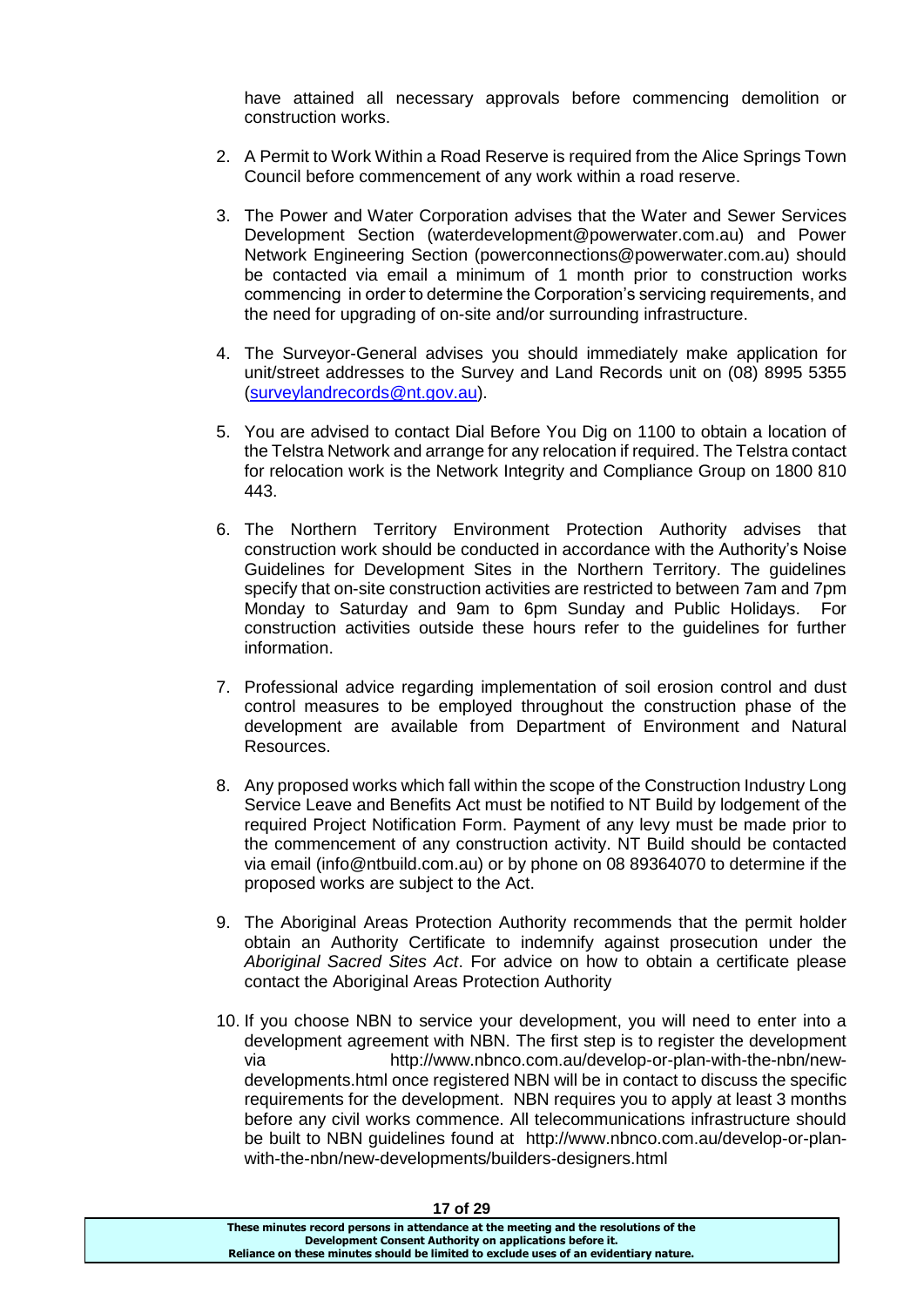# **REASONS**

- 1. Pursuant to section 51(a) of the *Planning Act*, in considering a development application, the consent authority must take into account the planning scheme that applies to the land to which the application relates. The revised proposal is consistent with the:
	- Planning Principles relevant residential development set out in Clause 4.1 and Clause 4.3 of the NT Planning Scheme;
	- Strategic guidance for residential development set out in the Alice Springs Regional Land Use Plan (a policy document listed in Clause 2.7 of the NT Planning Scheme); and
	- Primary purpose of Zone MD (Multiple Dwelling Residential) of the NT Planning Scheme to 'provide for a range of housing options'. Furthermore, the single storey design and building setbacks of the development are considered compatible with the streetscape and other infill developments in the locality.
- 2. Having considered the matters contained in sub-clause 5 of Clause 7.3.1 (Additional Setback Requirements for Residential Buildings Longer Than 18 metres) of the NT Planning Scheme, the consent authority grants a variation to sub-clause 2(a) of Clause 7.3.1 to allow for a reduced building setback for Units 1 and 2 as:
	- a) The design of Units 1 and 2 allows for 2 recesses (outdoor patios) to break up the overall building bulk;
	- b) The building is single storey with a relatively low roof profile; and
	- c) The external wall material comprises multiple colours and textures to assist visual relief for adjoining residents.
- 3. The consent authority grants a variation to sub-clause 2 of Clause 7.5 (Private Open Space (POS)) of the NT Planning Scheme to allow the primary area of POS for Unit 2 to be less than the minimum dimensions required as the unit has POS/rear yard with separate access of reasonable dimensions for a two bedroom unit and with overall POS of 132m<sup>2</sup>.
- 4. Pursuant to section 51(e) of the *Planning Act*, in considering a development application the consent authority is required to take into account any submissions made under section 49 of the Act and any evidence or information received under section 50 of the Act. The application was advertised in accordance with the requirements of the *Planning Act* and Planning Regulations and 2 public submissions were received. The submissions from nearby land owners expressed concerns relating to privacy, fence heights, dwelling density and private open space. The amended plans provided by the applicant in conjunction with the conditions of approval are expected to ensure a satisfactory level of privacy and amenity for future occupants as well as residents of neighbouring lots. No local authority submissions were received.
- 5. Pursuant to section 51(j) of the *Planning Act*, in considering a development application the Development Consent Authority must take into account the capability of the land to which the proposed development relates to support the proposed development and the effect of the development on the land and on other land, the physical characteristics of which may be affected by the development. The physical characteristics of the land are considered suitable for the proposed development of multiple dwellings. The site is located the 1% AEP Defined Flood Area and is generally flat, finished floor levels of the dwellings will be constructed 300mm above the modelled 1% AEP flood height without the need to fill the site. The site and floor

| 10 UI 29                                                                              |  |
|---------------------------------------------------------------------------------------|--|
| These minutes record persons in attendance at the meeting and the resolutions of the  |  |
| Development Consent Authority on applications before it.                              |  |
| Reliance on these minutes should be limited to exclude uses of an evidentiary nature. |  |
|                                                                                       |  |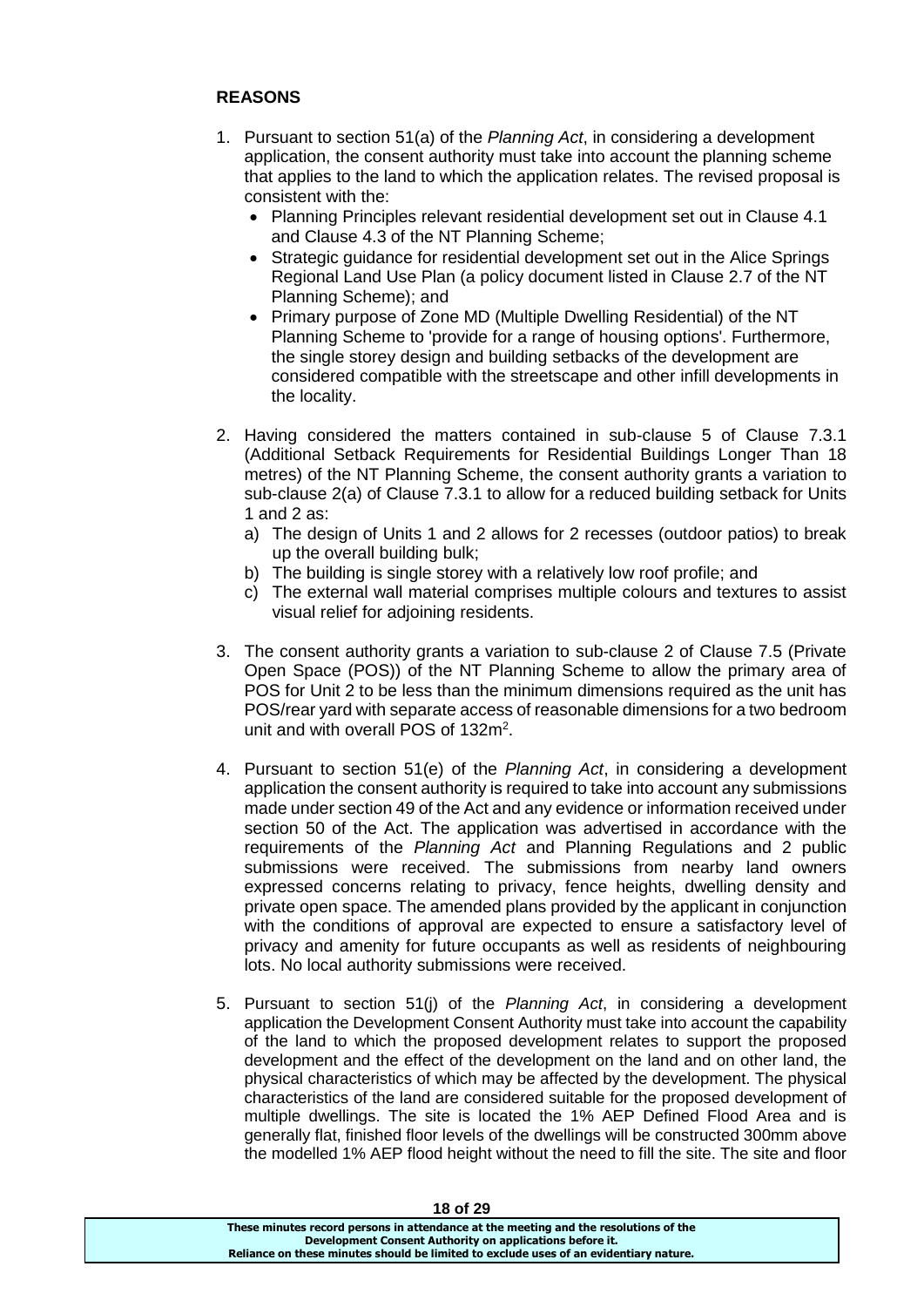layouts, private open space provision and other aspects of the design fulfil the intent of the objectives of the NT Planning Scheme relevant to multiple dwelling use.

- 6. Pursuant to section 51(m) of the *Planning Act*, in considering a development application the consent authority must take into account the requirement for public facilities and services to be connected to the land and the requirement, if any, for those facilities or infrastructure to be provided by the developer for that purpose. The Power and Water Corporation has advised that areas of the site need to be set aside for connections to and infrastructure for power, water and sewer services and works are not to encroach into easements. The conditions of approval are intended to ensure service authority interests are duly recognised.
- 7. Pursuant to section 51(n) of the *Planning Act*, in considering a development application the consent authority must take into account the potential impact on the existing and future amenity of the area in which the land is situated. The approved development is considered to be appropriate for the zoning, site and locality and subject to the receipt of amended drawings, compliance with conditions of approval, private open space areas are expected to fulfil the objectives of the scheme.
- 8. Pursuant to section 51(p) of the *Planning Act*, in considering a development application, the consent authority is required to take into account the public interest. The site is identified as being liable to inundation in a 1% AEP Defined Flood Event. A Caution Notice is required to be placed on the land title with a view to ensuring that future owners / occupants of the multiple dwellings are aware of the flood liability and associated potential hazards and inconveniences.
- 9. Pursuant to section 51(p)(i) of the *Planning Ac*t the consent authority must take into consideration the public interest including how community safety though crime prevention principles in design are provided for in the application. The units (Units 1 and 3) provide some capacity for passive surveillance over the car parking area and adjoining public road reserves, thereby meeting one of the Core Design Principles contained within the Community Safety Design Guide and allows interaction and surveillance to the streetscape.
- **ACTION:** DAS to prepare a Development Permit and Notice of Consent

### **ITEM 6 CHANGE OF USE – COMMUNITY CENTRE (YOUTH OUTREACH CENTRE) WITHIN EXISTING BUILDING PA2017/0553 LOT 7732, 2 RAILWAY TERRACE, TOWN OF ALICE SPRINGS APPLICANT ZONE A PTY LTD**

Simon Pettit of Zone A Pty Ltd attended the meeting and spoke to the application.

Dilip Nellikat attended on behalf of the Alice Springs Town Council and provided comment in relation to the application.

**RESOLVED 0160/18** That, the Development Consent Authority vary the requirements of Clause 6.5.1 (Parking Requirements), Clause 6.5.3 (Parking Layout) and Clause 6.6 (Loading Bays) of the Northern Territory Planning Scheme, and pursuant to section 53(a) of the *Planning Act*, consent to the application to develop Lot 7732, 2 Railway Terrace, Town of Alice Springs for the purpose of change of use to community centre and offices (youth outreach centre), subject to the following conditions:

| 19 UI 29                                                                              |  |
|---------------------------------------------------------------------------------------|--|
| These minutes record persons in attendance at the meeting and the resolutions of the  |  |
| Development Consent Authority on applications before it.                              |  |
| Reliance on these minutes should be limited to exclude uses of an evidentiary nature. |  |
|                                                                                       |  |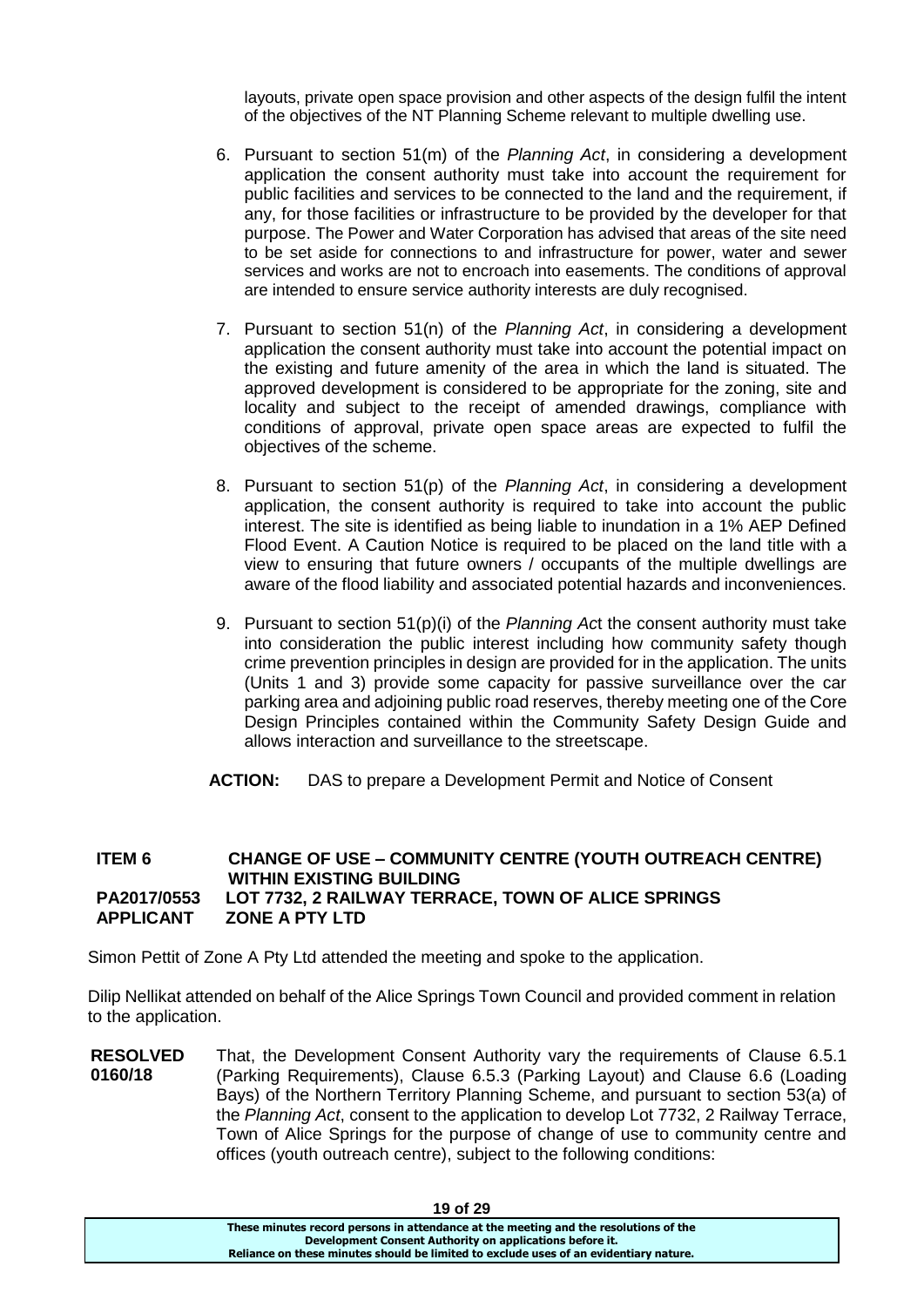# **GENERAL CONDITIONS**

- 1. The works carried out under this permit shall be in accordance with the drawings endorsed as forming part of this permit. The use and development as shown on the endorsed plans must not be altered without the further consent of the consent authority.
- 2. Areas set aside for the parking of vehicles and access lanes as shown on the endorsed plans must be:
	- a) maintained to such levels that they can continue to be used in accordance with the plans;
	- b) surfaced with an all-weather-seal coat;
	- c) drained; and
	- d) line marked or delineated to indicate each car parking space, to the satisfaction of the consent authority. The carport area to the western side of the office building must be marked with a minimum of 4 parking spaces (rather than 3 as shown on the endorsed plan).

Car spaces and driveways must be kept available for these purposes at all times and maintained to the satisfaction of the consent authority.

In addition to identified car parking, the 'storage area' to the western side of the multi-purpose room/shed may be used for 'stacked' (end to end) overflow parking as and when required.

- 3. The landscaping shown on the drawing numbered PA05/0043/1 and endorsed as forming part of Development Permit DP05/0117 as amended through Variation of Conditions permit DP05/0117A must be maintained generally in accordance with that plan, to the satisfaction of the consent authority, including that any dead, diseased or damaged plants are to be replaced.
- 4. The owner of the land must enter into agreements with the relevant authorities for the provision of electricity, water and sewerage facilities/services to the development shown on the endorsed plans in accordance with the authorities' requirements and relevant legislation at the time.
- 5. No fence, hedge, tree or other obstruction exceeding a height of 0.6m is to be planted or erected so that it would obscure sight lines at the junction of the driveway and the public street (Railway Terrace). This condition is to the satisfaction of the consent authority on advice from the Alice Springs Town Council.
- 6. Any air conditioning condensers (including any condenser units required to be added or replaced in the future) installed following the commencement of the community purpose and office use are to be appropriately screened from public view, located so as to minimise thermal and acoustic impacts on neighbouring properties and condensate disposed of to ground level in a controlled manner to the satisfaction of the consent authority.
- 7. Provision must be made on the land for the storage and collection of garbage and other solid waste. This area must be screened from public view to the satisfaction of the consent authority.

# NOTES:

1. The Heritage Branch of the Department of Tourism and Culture has advised that adjoining Lot 7733 is a declared Heritage Place under the *Heritage Act*. The

| ZU OI ZY                                                                              |
|---------------------------------------------------------------------------------------|
| These minutes record persons in attendance at the meeting and the resolutions of the  |
| Development Consent Authority on applications before it.                              |
| Reliance on these minutes should be limited to exclude uses of an evidentiary nature. |
|                                                                                       |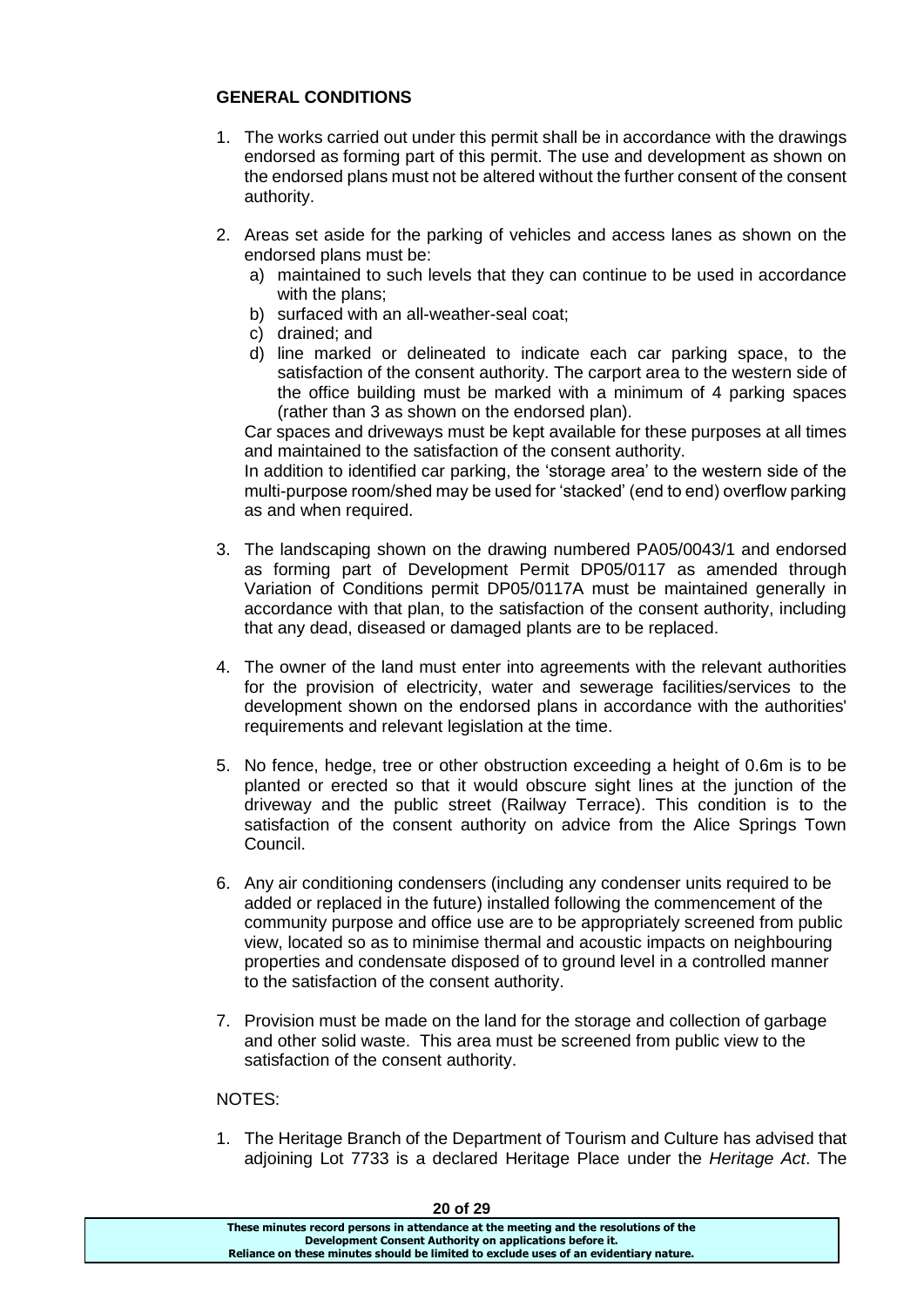owner is advised to contact the Heritage Branch for details of restrictions and obligations relating to the Heritage Place.

- 2. A "Permit to Work Within a Road Reserve" is required from Alice Springs Town Council or the Transport and Civil Services Division of the Department of Infrastructure, Planning and Logistics as relevant, before commencement of any work within a road reserve.
- 3. This development permit does not grant "building approval". The developer is advised to contact a registered private Building Certifier to ensure that you have attained all necessary approvals before commencing demolition or construction works or operation of the use.
- 4. Notwithstanding the approved plans, all signage is subject to Alice Springs Town Council approval, at no cost to Council.
- 5. The Power and Water Corporation advises that the Water and Sewer Services Development Section (waterdevelopment@powerwater.com.au) and Power Network Engineering Section (powerdevelopment@powerwater.com.au) should be contacted via email a minimum of 1 month prior to construction works commencing in order to determine the Corporation's servicing requirements, and the need for upgrading of on-site and/or surrounding infrastructure.
- 6. Any proposed works which fall within the scope of the Construction Industry Long Service Leave and Benefits Act must be notified to NT Build by lodgement of the required Project Notification Form. Payment of any levy must be made prior to the commencement of any construction activity. NT Build should be contacted via email (info@ntbuild.com.au) or by phone on 08 89364070 to determine if the proposed works are subject to the Act.

# **REASONS**

- 1. Pursuant to section 51(a) of the *Planning Act,* in considering a development application the Development Consent Authority must take into account the planning scheme that applies to the land to which the application relates. The proposed use and development is consistent with the purpose of Zone CB (Central Business) of the NT Planning Scheme which is to 'provide for a diversity of activities including administrative, judicial, professional, office, entertainment, cultural, residential and retail and other business activities with a commitment to the separation of incompatible activities'. The proposed use is considered to be compatible with other uses in the locality and with the exception of car parking and loading bay requirements, has been assessed as being compliant with the objectives and provisions of the NT Planning Scheme.
- 2. A reduction of the car parking requirements specified by Clause 6.5.1 (Parking Requirements) of the Northern Territory Planning Scheme to allow 18 parking spaces, including 3 'stacked' (end to end) overflow parking spaces instead of a minimum of 19 spaces is supported having regard to the matters listed under Clause 6.5.2 (Reduction in Parking Requirements) of the Scheme and recognising/noting that:
	- a) The proposal provides a National Construction Code compliant 'disabled accessible' parking space replacing 1 standard space and a non-compliant disabled accessible' space;
	- b) There is a substantial amount of publicly accessible street parking available in the immediate locality;
	- c) Proximity of a bus stop and taxi rank;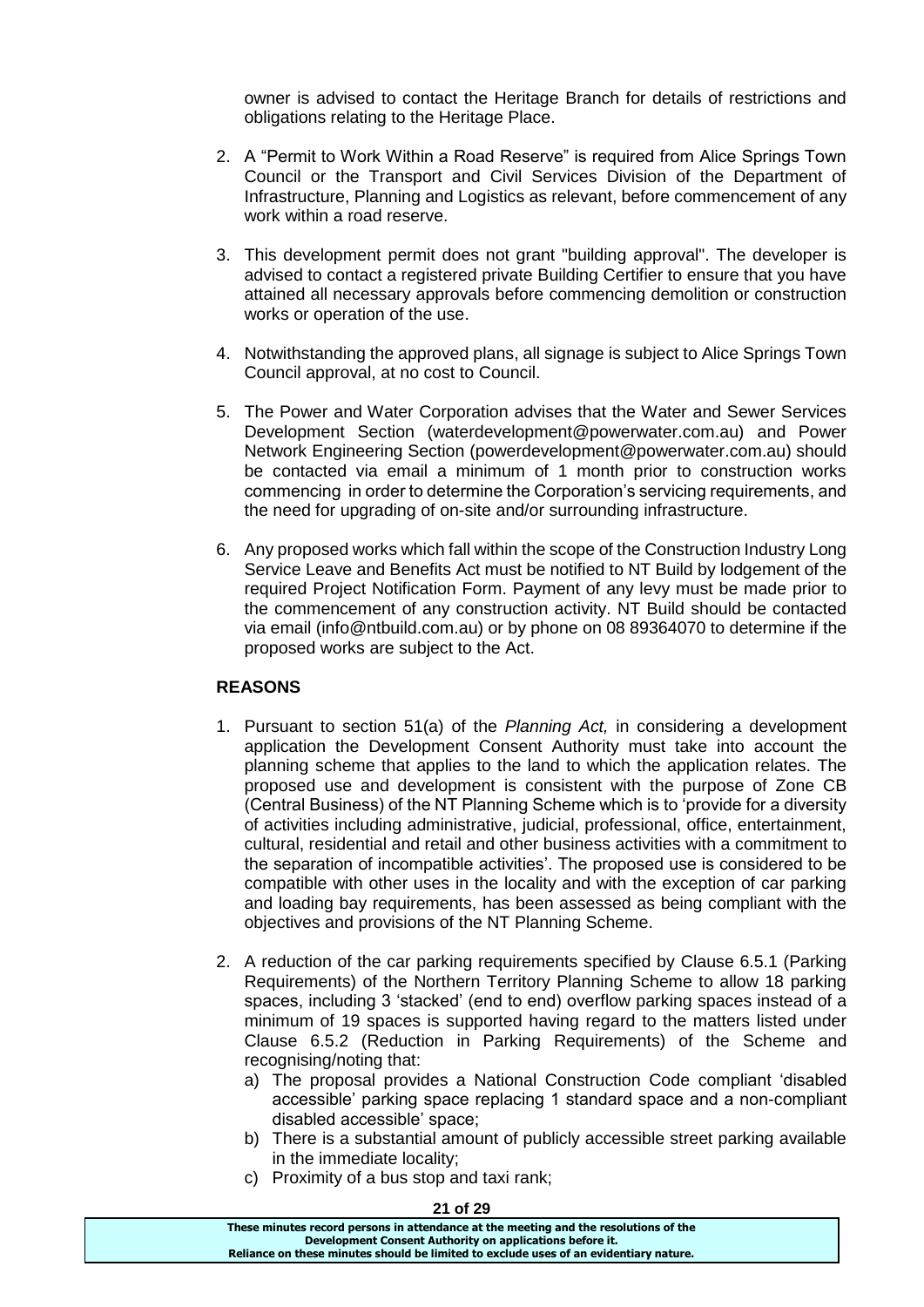- d) The likelihood that few clients of the youth outreach centre may be expected travel to or from the site in their own vehicle; and
- e) The Development Consent Authority is not aware of any evidence to suggest that the existing on-site parking arrangements for the established use is inadequate or causing any excessive parking demand in the locality.

Pursuant to section 70(4) of the *Planning Act*, the Development Consent Authority, having considered the relevant criteria under Clause 6.5.2 (Reduction in Parking Requirements) considers it appropriate to grant a variation to Clause 6.5.1 (Parking Requirements) of the Northern Territory Planning Scheme and not require a monetary contribution in lieu of a calculated 1 space shortfall in parking to be paid to Alice Springs Town Council.

- 3. A variation to sub-clause 3(c) of Clause 6.5.3 (Parking Layout) of the Northern Territory Planning Scheme is granted to allow 3 'overflow' parking spaces that will not be separately accessible and will need to be managed by staff if or when needed. There is limited capacity to provide additional parking on the site in a manner that complies with the Scheme and it is envisaged that stacked parking is unlikely to be required frequently, given public parking available in the locality and that few clients of the youth outreach centre are expected to drive themselves to or from the premises.
- 4. A variation to Clause 6.6 (Loading Bays) of the Northern Territory Planning Scheme is granted to allow an office use without a designated loading bay due to the small scale of the office use the capacity of the parking layout to reasonably accommodate safe and convenient delivery of goods.
- 5. Pursuant to section 51(e) of the *Planning Act*, in considering a development application the consent authority is required to take into account any submissions made under section 49 of the Act and any evidence or information received under section 50 of the Act. The application was publicly exhibited and referred to the local authority in accordance with the *Planning Act* and Regulations and no public or local authority submissions were received.
- 6. Pursuant to section 51 (m) of the *Planning Act*, in considering a development application the Development Consent Authority must take into account the requirement for public facilities and services to be connected to the land and the requirement, if any, for those facilities or infrastructure to be provided by the developer for that purpose. The advisory notes and conditions of approval are intended to assist in ensuring service authority interests are duly recognised in terms of works within and affecting the road reserves and utility services relevant to the change of use of the land and associated fitout.
- 7. Pursuant to section 51(n) of the *Planning Act* the consent authority must take into consideration the potential impact on the existing and future amenity of the area in which the land is situated and the proposed development and use, as approved, is not expected to unduly impact on the amenity of adjoining properties or the locality.
- **ACTION:** DAS to Notice of Consent and Development Permit

**ITEM 7 4 x 2 BEDROOM MULTIPLE DWELLING IN TWO SINGLE STOREY BUILDINGS PA2018/0458 LOT 1365, 11 BALLINGALL STREET, THE GAP APPLICANT ZONE A PTY LTD**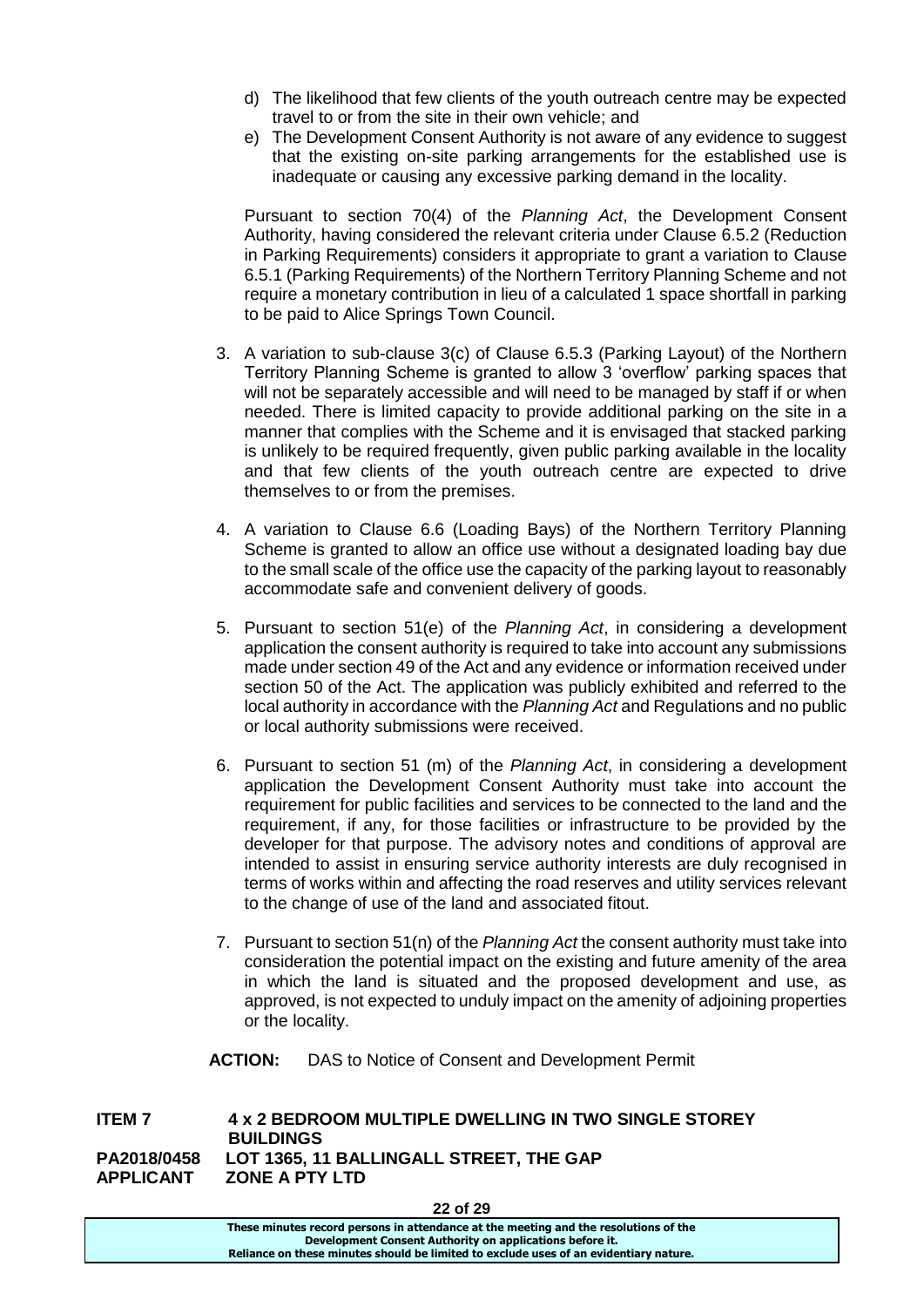Simon Pettit (of Zone A Pty Ltd) and Job Chundunga (land owner) attended the meeting and spoke to the application. Mr Pettit tabled photographs of an existing multiple dwelling development located at 1 Ballingall Street.

Submitters Colin Weston and Elna Dry attended the meeting and spoke further to their submission.

Dilip Nellikat attended on behalf of the Alice Springs Town Council and provided comment in relation to the application.

- **RESOLVED 0161/18** That, pursuant to section 46(4)(b) of the *Planning Act*, the Development Consent Authority defers consideration of the application to develop Lot 1365 (11) Ballingall Street, Suburb of The Gap, Town of Alice Springs for the purpose of 4 x 2 bedroom multiple dwellings in 2 x 1 storey buildings to require the applicant to provide the following additional information that the Authority considers necessary in order to enable the proper consideration of the application:
	- 1. revised design that:
		- (a) complies with the maximum dwelling density requirements of sub-clause 2 of Clause 7.1.1 (Residential Density Limitations) of the NT Planning Scheme;
		- (b) achieves a closer level of compliance with the performance criteria of Clause 6.5.3 (Parking Layout) of the NT Planning Scheme in terms of:
			- providing separate access to each car parking space; and
			- manoeuvring and car parking bay dimensions that comply with the clause
		- (c) Mitigates potential privacy and overlooking impacts in terms of locations and layout of private open space areas and windows of habitable rooms of the dwellings.
	- 2. updated drawings to include:
		- a) Site plan, floor plan, elevations and cross-sections of the site clearly detailing the proposed development of the site, including:
			- (i) Existing Australian Height Datum (AHD) levels of the site established by a suitably qualified person (normally a licensed land surveyor):
			- (ii) Proposed finished levels for the site in AHD (including finished levels for driveways and car parking areas, private open space areas and finished floor levels of dwellings;
			- (iii) Sufficient cross-sections and longitudinal sections to show the relationship between structures and their respective heights above "ground level" of the site as defined in the NT Planning Scheme;
			- (iv) Any revisions to steps or access ramps to the dwellings (that may be required on account of the finished floor levels needing to be 300mm above the 1% AEP level);
			- (v) Details of privacy screening designed/selected to minimise the potential for overlooking into dwellings and private open space areas on adjoining residential properties. Fencing should be a minimum of height 1.5m above the finished floor levels of the dwellings on Lot 1365;
			- (vi) Elevations showing dimensions and location of any supports for carports;
			- (vii) Details of any proposed batters or retaining walls for containment of fill;
			- (viii) Detail location of air conditioning units, with appropriate screening as required; and
			- (ix) Proposed locations of water and electricity meters.
	- 2. Documentation from a suitably qualified person demonstrating that the likely effect of filling part(s) of the site (as proposed through plans to be submitted in response to Point 2 (above) on the behaviour of flood water in terms of potential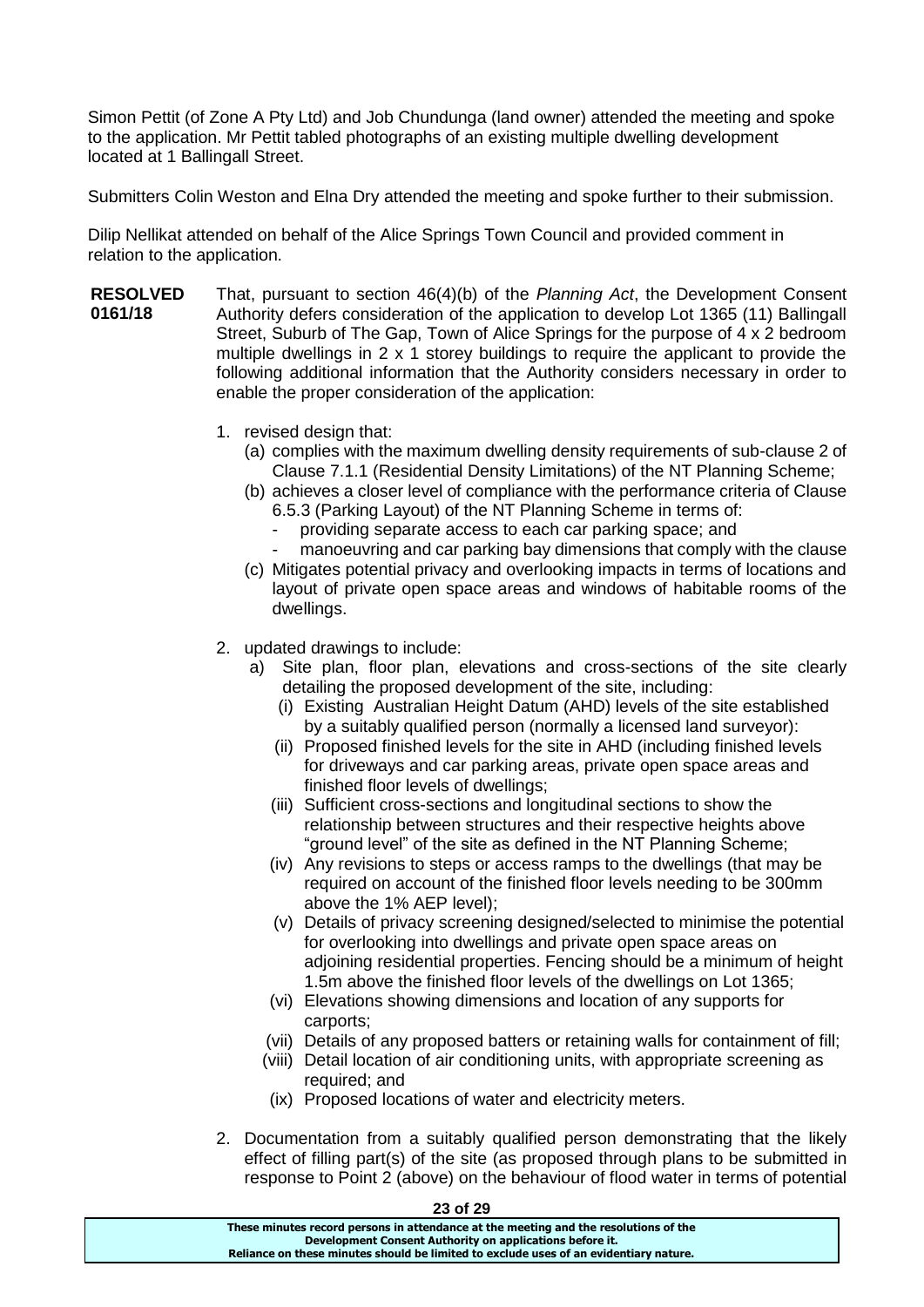impacts on other properties, including in, but not necessarily limited to, a 1% Annual Exceedance Probability flood event. A hydrological study and report are envisaged.

NOTE: Documentation regarding likely flood impacts of the development is not required to be provided if the design is amended to achieve required floor level heights for the dwellings without excessive fill, by:

- (a) constructing the dwellings on piers/columns that will allow flood waters to pass beneath the buildings. The Authority noted the photographs (tabled by the applicant at the meeting) showing the raised footings and associated panel to gap ratio of the slatted screening of the under croft area of a multiple dwelling development located at 1 Ballingall Street; or
- (b) if it is found that the existing "ground level" (as defined in the NT Planning Scheme) of the site is such that limited fill can be restricted to the footings of the building footprint (slab of the dwellings).

# **REASONS**

1. Pursuant to section 51(a) of the *Planning Act,* in considering a development application, the consent authority must take into account the planning scheme that applies to the land to which the application relates. The NT Planning Scheme applies to the development of the subject site. The proposal does not comply with the dwelling density control given by Clause 7.1.1 (Residential Density Limitations) of the NT Planning Scheme. The density is 0.74 dwellings over the maximum permitted for multiple dwellings in Zone MD and the proposed design does not fully comply with the minimum standards contained in Part 4 of the Scheme.

The multiple dwellings (as presented in the application) design has not given adequate consideration and design response to the criteria contained in sub clause 3 of Clause 7.1.1. The required additional information is considered necessary in order for a proper consideration of the application to be undertaken, particularly reduced density that complies with the purpose and performance criteria requirements of:

- Clause 7.1.1 (Residential Density Limitations):
- Clause 6.5.3 (Parking Layout):
- Clause 6.14 (Land Subject to Flooding and Storm Surge);
- Clause 7.3 (Building Setbacks of Residential Buildings and Ancillary Structures);
- Clause 7.5 (Private Open Space)

of the NT Planning Scheme. \

Pursuant to sub-clause 3 of Clause 2.5 of the NT Planning Scheme, the DCA may consent to the development of land that does not meet the standards set out in Part 4 of the Scheme only if it is satisfied that special circumstances justify the giving of consent. Deferral of the proposal will give the applicant opportunity to identify special circumstances to justify the variations sought to the NT Planning Scheme.

- 2. The application as submitted is not considered to provide sufficient information to enable a full and proper assessment against the matters contained in section 51 of the *Planning Act*.
- 3. The Development Consent Authority: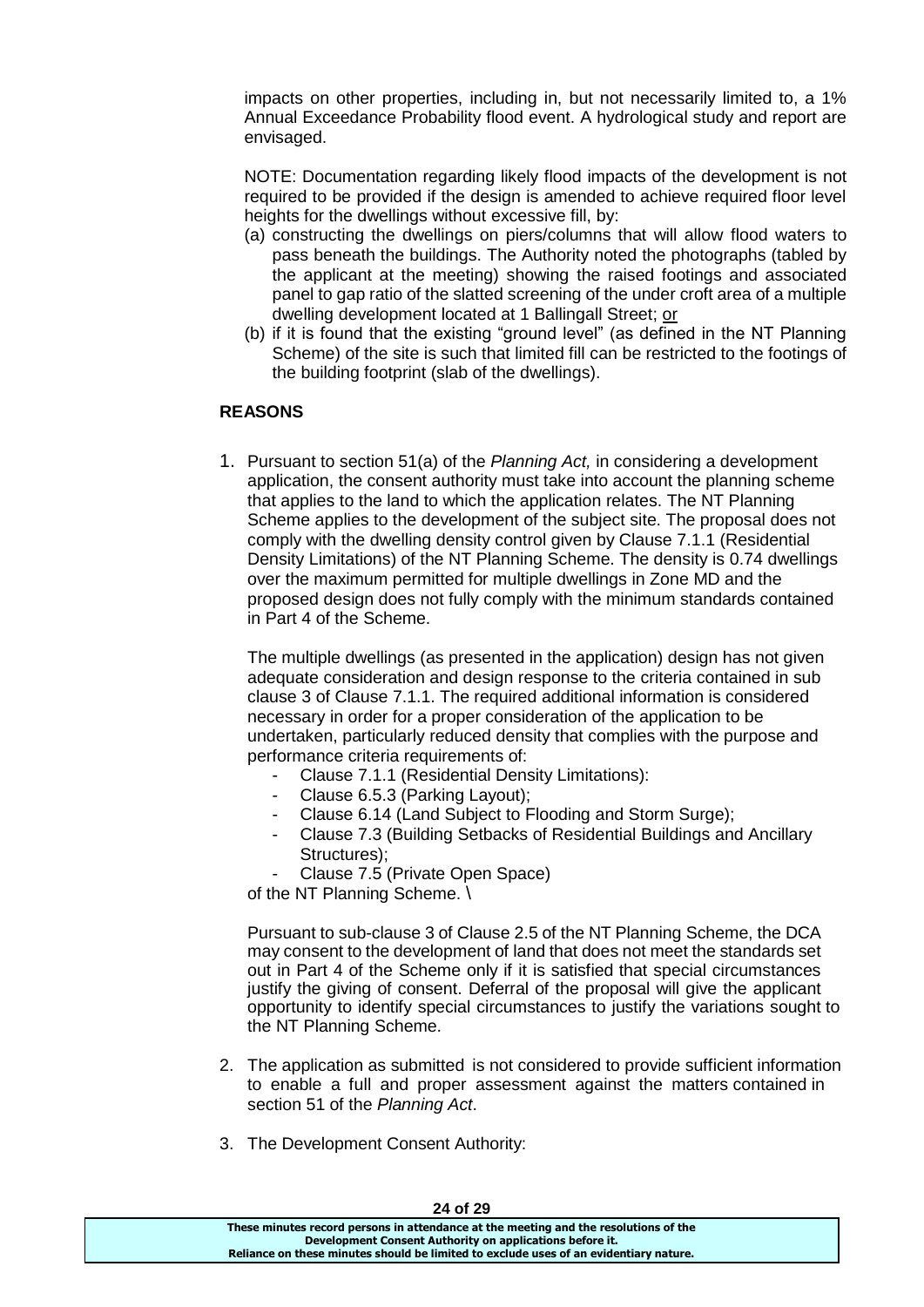- a) Envisages granting consent to a proposal for multiple dwellings on the site subject to:
	- (i) A suitably amended/refined design that:
		- Complies with dwelling density limitations (Clause 7.1.1 of the Scheme)
		- does not require fill; or
		- is demonstrably (to the satisfaction of the consent authority) unlikely to unduly impact on other properties by modifying flood water behaviour in a 1% AEP defined flood event; and
	- (ii) Relevant conditions on a permit; and
- b) Notes that its preference is for no fill; and (if fill is proposed), limiting fill to the footprints of the dwellings, thereby minimising the potential for modifying water behaviour in a 1% AEP defined flood event.
- **ACTION:** DAS to prepare Letter of Deferral

### **ITEM 8 ALTERATONS AND ADDITIONS TO AN EXISTING LIGHT INDUSTRY TENANCY (UNIT 2) INCLUDING VERANDAH ADDITION AND EXTENTIONS TO MEZZANINE LEVEL PA2018/0461 LOT 9211, 61 SMITH STREET, SUBURB OF CICCONE APPLICANT SCOPE BUILDING NT PTY LTD**

Peter Walsh and Shane McCullagh attended the meeting and spoke to the application.

Dilip Nellikat attended on behalf of the Alice Springs Town Council and provided comment in relation to the application.

**RESOLVED 0162/18** That, the Development Consent Authority pursuant to section 53(a) of the *Planning Act*, consent to the application to develop Lot 9211, Unit 2, 61 Smith Street, Suburb of Ciccone, Town of Alice Springs for the purpose of alterations to an existing light industry tenancy including a verandah addition and extensions to the mezzanine level, subject to the following conditions:

# **GENERAL CONDITIONS**

- 1. The works carried out under this permit shall be in accordance with the drawings endorsed as forming part of this permit.
- 2. Any developments on or adjacent to any easements on site shall be carried out to the requirements of the relevant service authority to the satisfaction of the consent authority.
- 3. The owner of the land must enter into agreements with the relevant authorities for the provision of water supply, sewerage and electricity services to the development shown on the endorsed plans in accordance with the authorities requirements and relevant legislation at the time.

# NOTES:

1. This development permit does not grant "building approval" for the proposed structure. The Building Code of Australia requires that certain structures within 900mm of a boundary meets minimum fire resistance level requirements and you are advised to contact a registered private Building Certifier to ensure that you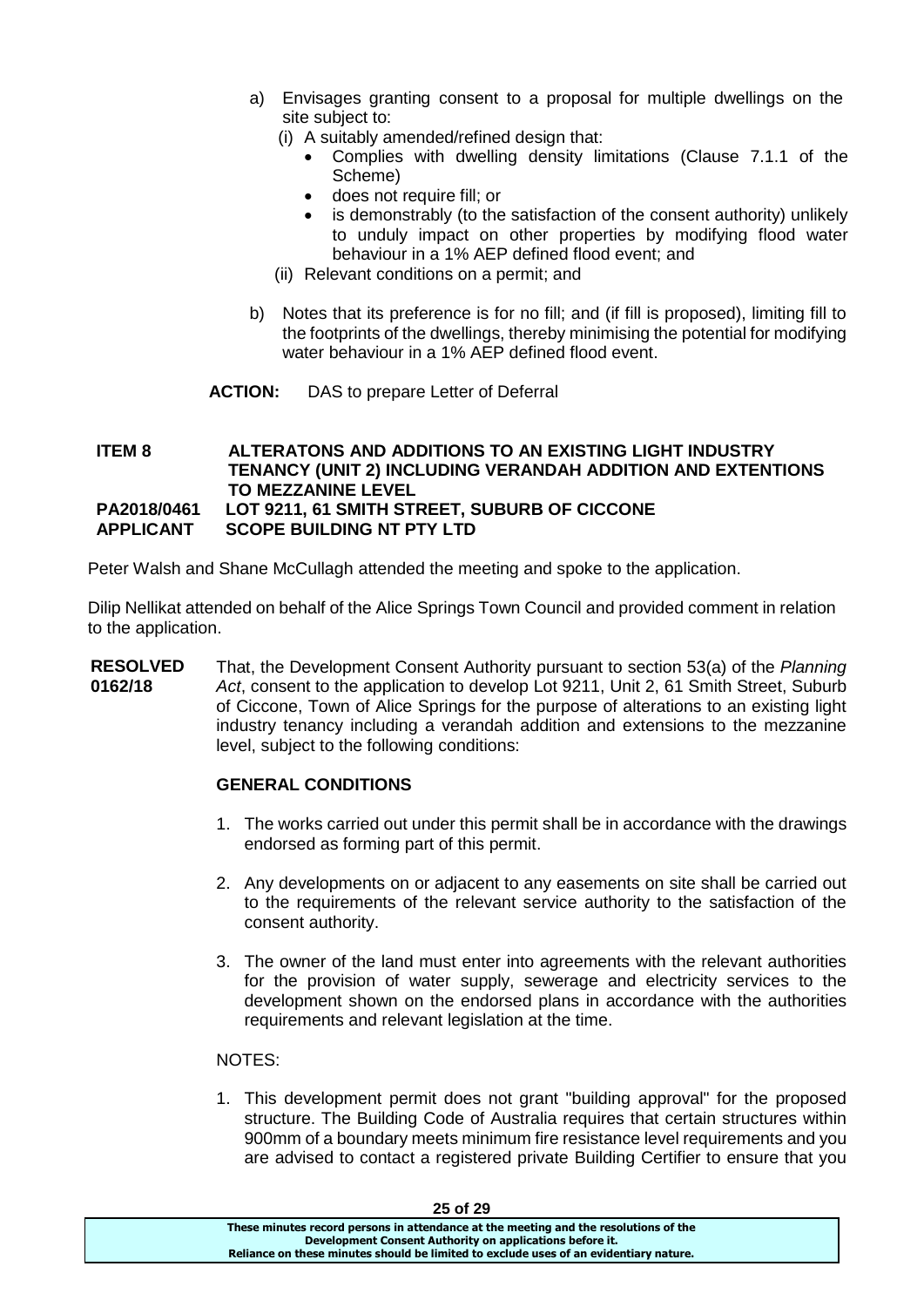have attained all necessary approvals before commencing demolition or construction works.

- 2. The Power and Water Corporation advises that the Water and Sewer Services Development Section (waterdevelopment@powerwater.com.au) and Power Network Engineering Section (powerconnections@powerwater.com.au) should be contacted via email a minimum of 1 month prior to construction works commencing to determine the Corporation's servicing requirements, and the need for upgrading of on-site and/or surrounding infrastructure.
- 3. The Environment Protection Agency of the Department of Environment and Natural Resources advises that construction work should be conducted in accordance with the Agency's Noise Guidelines for Development Sites. The guidelines specify that on-site construction activities are restricted to between 7am and 7pm Monday to Saturday and 9am to 6pm Sunday and Public Holidays. For construction activities outside these hours refer to the guidelines for further information.
- 4. The Northern Territory Environment and Protection Authority has advised that the proponent must comply with their General Environment Duty provided by section 12 of the *Waste Management and Pollution Control Act.*
- 5. A permit to work within a road reserve may be required from the Alice Springs Town Council before commencement of any work within the road reserve.
- 6. Notwithstanding the approved plans, any proposed works (including landscaping) within the road reserve(s) is subject to approval and shall meet all requirements of the Alice Springs Town Council, and at no cost to the Council.
- 7. Any proposed works which fall within the scope of the Construction Industry Long Service Leave and Benefits Act must be notified to NT Build by lodgement of the required Project Notification Form. Payment of any levy must be made prior to the commencement of any construction activity. NT Build should be contacted via email (info@ntbuild.com.au) or by phone on 08 89364070 to determine if the proposed works are subject to the Act.

# **REASONS FOR THE DECISION**

- 1. Pursuant to section 51(a) of the *Planning Act*, in considering a development application the consent authority must take into account the planning scheme that applies to the land to which the application relates. The development is consistent with the purpose of Zone SC (Service Commercial) of the NT Planning Scheme, being to provide for a range of commercial activities and the alterations to the tenancy have been assessed as compliant with all provisions of Part 4 of the Scheme.
- 2. Pursuant to section 51(m) of the *Planning Act*, in considering a development application the consent authority must take into account the requirement for public facilities and services to be connected to the land and the requirement, if any, for those facilities or infrastructure to be provided by the developer for that purpose. The Power and Water Corporation has advised that connections to and upgrading of power, water and sewer services are to be carried out in accordance with that agencies technical requirements and and works are not to encroach into easements. The conditions of approval and advisory notes are intended to ensure service authority interests are duly recognised.

| ------                                                                                |  |
|---------------------------------------------------------------------------------------|--|
| These minutes record persons in attendance at the meeting and the resolutions of the  |  |
| Development Consent Authority on applications before it.                              |  |
| Reliance on these minutes should be limited to exclude uses of an evidentiary nature. |  |
|                                                                                       |  |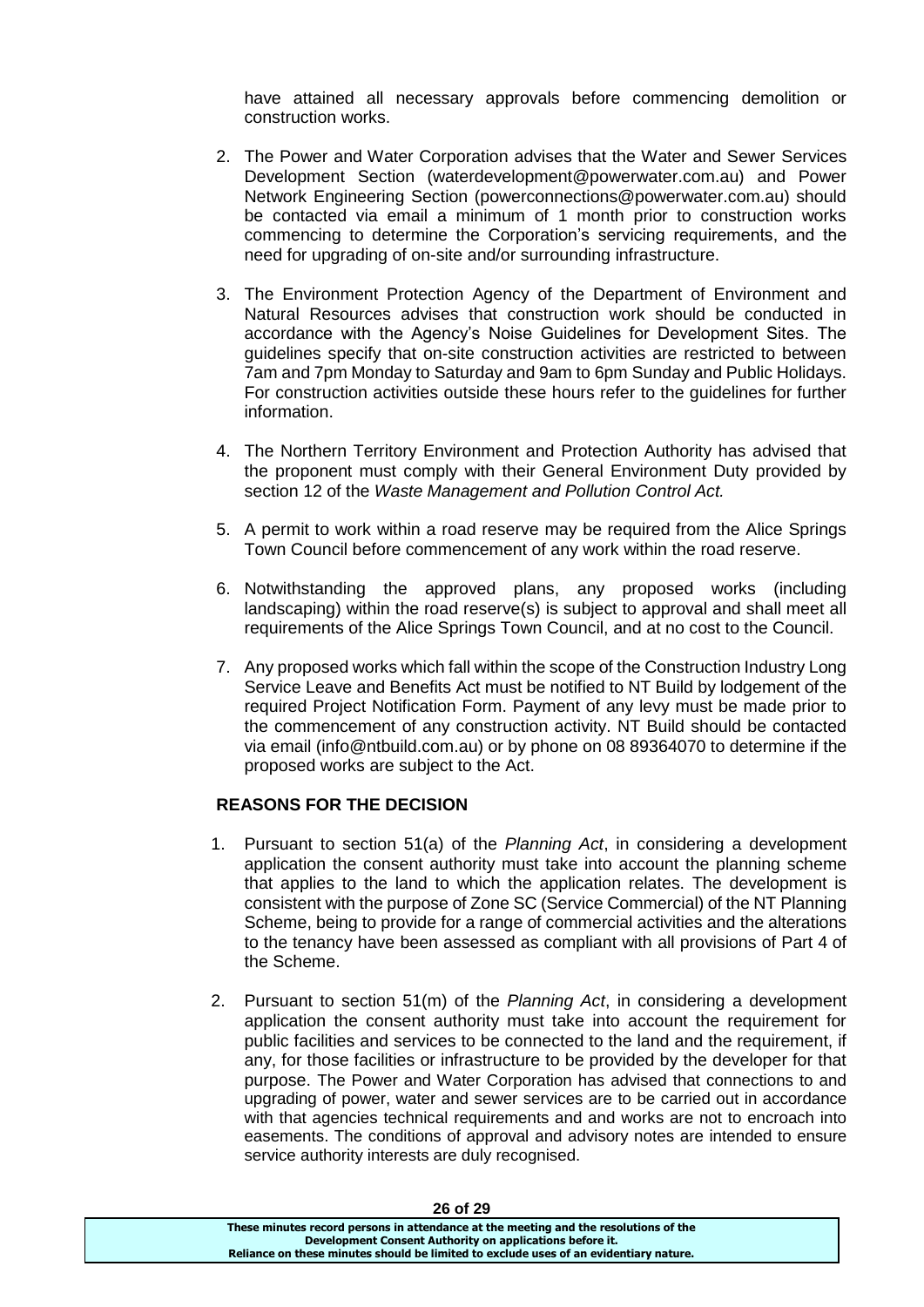- 3. Pursuant to section 51(n) of the *Planning Act*, in considering a development application the consent authority must take into account the potential impact on the existing and future amenity of the area in which the land is situated. Works associated with the development will be carried out within the entitlement area of Unit 2 and will not impact upon the development approved by DP18/0368. The verandah / shade structure will be constructed of materials and colours that will blend in with the existing buildings on site.
- 4. The application was subject to public exhibition in accordance with the *Planning Act* and *Planning Regulations*. No public submissions were received.
- **ACTION:** DAS to prepare a Notice of Consent and Development Permit

### **ITEM 9 FURTHER CONSIDERATION: 17 X 2 BEDROOM MULTIPLE DWELLINGS IN 6 x 1 STOREY BUILDINGS PA2018/0339 LOT 10742, 52 PALM CIRCUIT, TOWN OF ALICE SPRINGS APPLICANT AUSTRALIAN PROPERTY PROJECTS PTY LTD**

Ken Patterson (representing Australian Property Projects Pty Ltd) attended the meeting and spoke further to the application.

- **RESOLVED 0163/18** That, pursuant to section 53(c) of the *Planning Act*, the Development Consent Authority refuse to consent to the application to develop Lot 10742, 52 Palm Circuit, Suburb of Ross, Town of Alice Springs for the purpose of 17 x 2 bedroom multiple dwellings for the following reasons:
	- 1. Pursuant to section 51(a) of the *Planning Act*, in considering a development application, the consent authority must take into account the planning scheme that applies to the land to which the application relates:
		- a) The subject land is zoned TC (Tourist Commercial) under the NT Planning Scheme. *The primary purpose of Zone TC is to provide for uses or development servicing tourism, including commercial and residential activities*. The application seeks permission to develop the land for the purposes of multiple dwellings, such use being a discretionary use under the applicable terms of Zone TC. The Authority noted the attendance of Mr Patterson on behalf of the Applicant and his extensive submissions on its behalf.

The consent authority determined that, pursuant to the requirements of:

- sub-clause 2 of Clause 5.10 (Zone TC);
- sub-clause 3 of Clause 7.1.1 (Residential Density Limitations);

sub-clause 3 of Clause 2.5 (Exercise of Discretion by the Consent Authority) of the Scheme, and section 52(1)(b) of the *Planning Act*,

a variation to Clause 7.1.1 could not be supported.

- b) The proposal does not comply with the dwelling density control given by Clause 7.1.1 (Residential Density Limitations) of the NT Planning Scheme and the development of multiple dwellings is considered to be an overdevelopment, not giving adequate consideration and design response to the criteria contained in sub clause 3 of Clause 7.1.1.
	- i) The site has an area of  $5730m^2$ , Table C to Clause 7.1.1 gives a density control for single storey buildings at 400m<sup>2</sup> for multiple

| 27 of 29                                                                                                                                          |
|---------------------------------------------------------------------------------------------------------------------------------------------------|
| These minutes record persons in attendance at the meeting and the resolutions of the                                                              |
| Development Consent Authority on applications before it.<br>Reliance on these minutes should be limited to exclude uses of an evidentiary nature. |
|                                                                                                                                                   |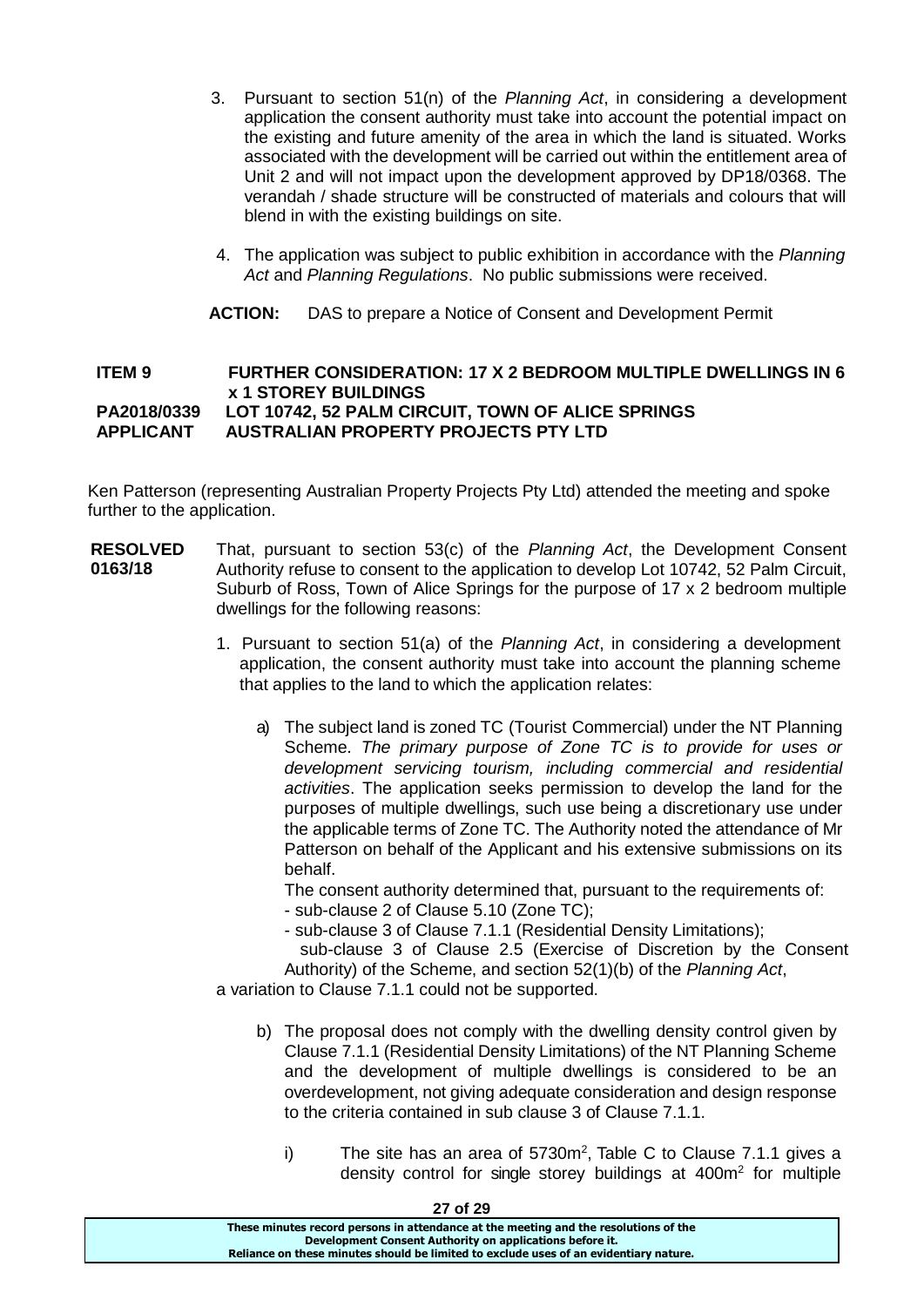dwellings on land zoned TC in Alice Springs. Based on Clause 7.1.1, the proposed development of 17 multiple dwellings would require a site area of 6800m<sup>2</sup>. This means that the dwelling density exceeds what is allowable by the Northern Territory Planning Scheme by 2.67 dwellings.

ii) While subclause 3 of 7.1.1 gives the Authority power to consent to a development that is not in accordance with the prescribed density for a zone, the Authority must be satisfied that compliance with other aspects of this Planning Scheme indicates that the density of the development is appropriate having regard to the clause purpose as outlined in sub-clause 1 of 7.1.1. That sub-clause provides :

> *1. The purpose of this clause is to ensure that residential development is:*

> *(a) of a density compatible with the existing and planned provision of reticulated services and community facilities which will service the area; and*

> *(b) consistent with land capability having regard to relevant characteristics including but not limited to the drainage, slope, seasonal inundation, landforms or soil characteristics, heritage constraints or noise from aircraft operations.*

- iii) The Authority acknowledged that, with regard to the objectives outlined in sub-clause 1 of Clause 7.1.1, service authority comments from the Power and Water Corporation indicate that the proposed change of use and density is compatible with the existing and planned provision of reticulated services which service the area, subject to the developer complying with standard technical requirements. Current flood mapping indicates that the subject site is not liable to inundation in a 1% AEP Defined Flood Event.The site is not a declared heritage place and the Department of Environment and Natural Resources did not identify any land capability constraints with respect to drainage, slope or soil characteristics. However, the Authority was not satisfied that compliance with those factors indicated that the density of the development is appropriate. The Authority noted Mr Patterson's submissions in relation to the Applicant's views as to the economic impact of reducing the number of dwellings to comply with density requirements of Zone TC, or rezoning the land to MD, but considered those matters were not relevant to consideration of Clause 7.1.1 and did not mitigate the amenity issues referred to in the following reasons. The Authority considered that the increased density failed to account for the various site constraints including its proximity to an existing shop and service station.
- 2. Pursuant to section 52(1)(a) of the *Planning Act*, the Development Consent Authority must not consent to a proposed development under section 53 if in its opinion, the proposed development is contrary to a planning scheme provision referred to in section 9(1)(a) of the Act.

Part 2 (Clause 4.0) of the Scheme lists a number of planning principles and framework to ensure that a use or development or proposed use or development

| 28 of 29                                                                              |
|---------------------------------------------------------------------------------------|
| These minutes record persons in attendance at the meeting and the resolutions of the  |
| Development Consent Authority on applications before it.                              |
| Reliance on these minutes should be limited to exclude uses of an evidentiary nature. |
|                                                                                       |